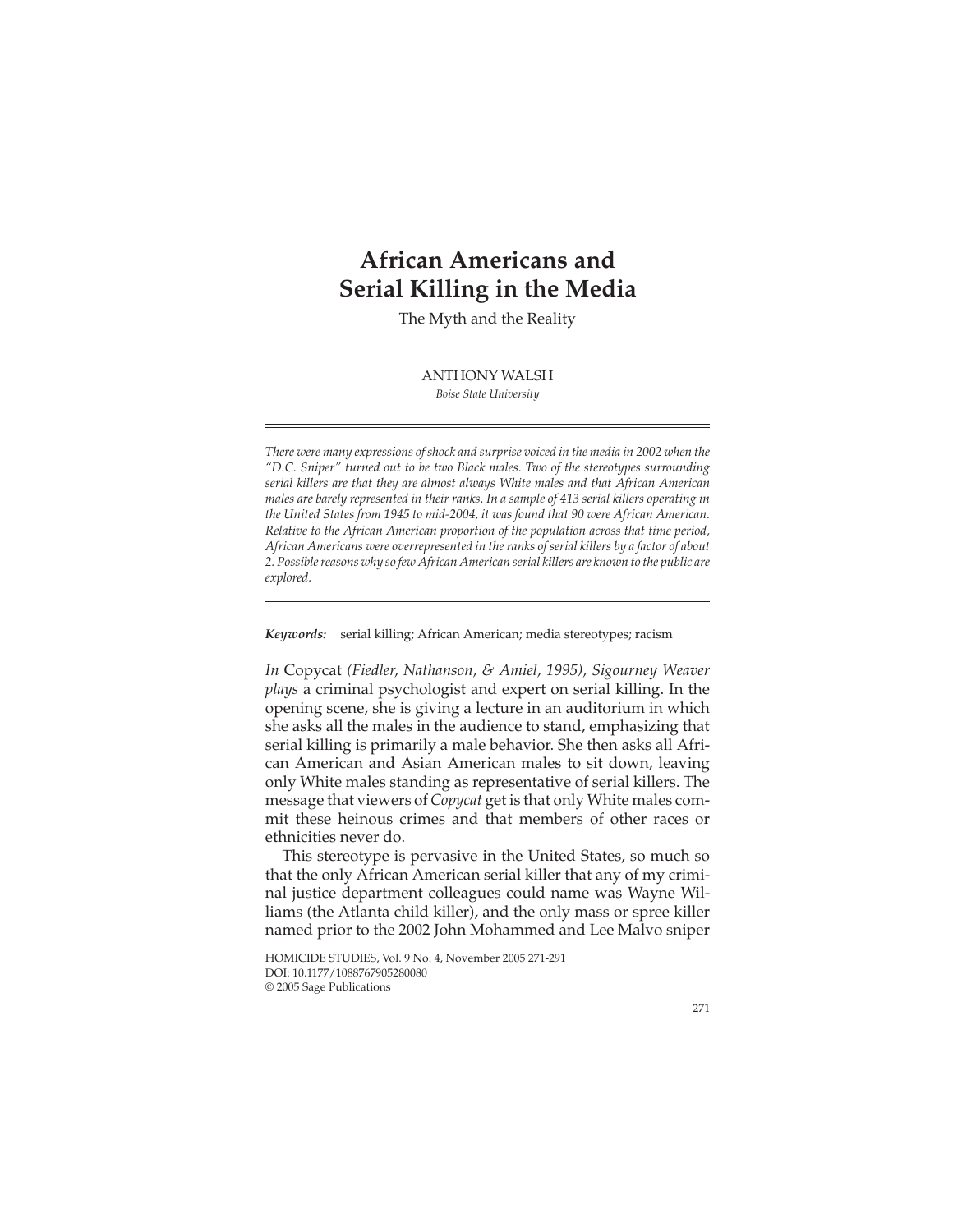spree was Colin Ferguson, the Long Island train mass killer. A Bowie State University graduate thesis available online explicitly states that "there is an absence of African American murderers within the realm of serial homicide investigation" (Duncan, n.d., p.1). This statement apparently passed muster without comment by a thesis committee. Acommentator in the*Harlem Times* expressed shock and disbelief when the D.C. Sniper turned out to be two Blacks, because "white guys have pretty much cornered the market on mass murders and serial killing" (Charles, 2002). Psychologist Na'im Akbar stated, "This is not typical conduct for us. I mean Black folks do some crazy stuff, but we don't do anonymous violence. That's not in our history. We just don't do that" (cited in White, Willis, & Smith, 2002, p. 2). Given this widespread "authoritative" opinion, it is no wonder that a columnist in the *Black Commentator* wrote, "'There aren't any black serial killers.' This refrain was on the lips of most Americans in the fall of 2002 before two suspects were apprehended in the Washington, D.C.– area sniper shootings" (Kimberley, 2003).

It is one of the mysteries of modern criminology that a group responsible for a highly disproportionate number of homicides of all other types has gained a reputation for not producing serial killers, or at least for producing a disproportionately low number of them. For instance, data from the period encompassing 1976 through 1998 reveal that African Americans committed 51.5% of the recorded homicides in the United States (Fox & Levin, 2001). Between 1946 and 1990, homicide rates among Black males have ranged from 6.56 times the White male rate in 1984 to 15.78 times the White male rate in 1952 (LaFree, 1996). Fox and Levin (2001) list 10 different types of contextual homicide (family, infanticide, sex related, etc.) and find that African Americans were overrepresented in every category, ranging from 66.7% of drug-related homicides to 27.2% of workplace homicides. Similarly, Petee, Padgett, and York's (1997) sample of 106 mass murder incidents that took place between 1965 and 1995 found that Whites constituted 50.8% of the total. Minorities were thus heavily overrepresented relative to their proportion of the population, although we were not informed as to what proportion of the 49.2 minority percentage was African American. The purpose of this article is to explore the prevalence of African American serial killers from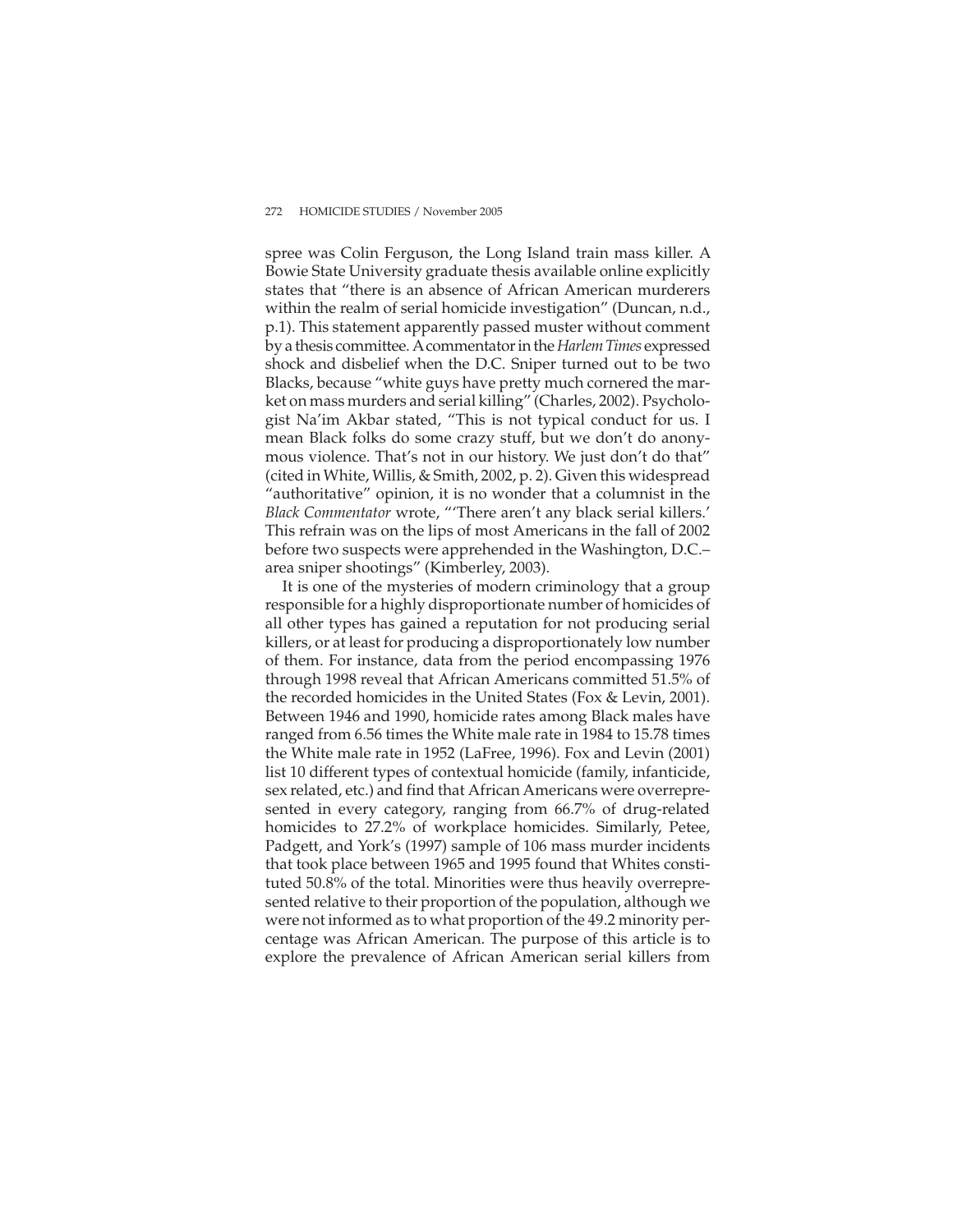1945 to the present and to try to determine possible reasons for the myth that they do not exist and why so few of them are known to the public, or even to many criminologists.

The first attempt to dispel the myth that there are no Black serial killers was made by a prominent historian of serial killing, Philip Jenkins, in an article originally published in the *American Journal of Criminal Justice* (Jenkins, 1993, 1998). An extensive search of article databases revealed that this article remains the only one specifically related to exposing the myth, although Jenkins (1993) identified only 14 known African American serial killers operating between 1971 and 1990. The present article is an update and extension of Jenkins's (1993) article. In that article, Jenkins (1998) wrote, "African Americans make up a significant number of recorded serial killers, far above what might be expected from public perceptions and recollections" (p. 20).

There is no doubt that White males have constituted the majority of multiple murderers in the United States since such records have been kept, but that should be no surprise, because White males have constituted the vast majority of males across that time period. However, according to some prominent serial-killer researchers, between 13% and 16% of identified American serial killers operating in the 20th century (a period in which African Americans constituted between 8% and 12.8% of the population) have been African American (Jenkins, 1998; Newton, 1992). A study of 337 serial killers operating since 1825 found that 22% were African American (Hickey, 1997), and a study that included mass and spree murderers with serial killers put the figure at 20% (Levin & Fox, 1985). More recent data for the years 1976 through 1998 found African American representation among murderers with multiple victims (serial, mass, and spree combined) to have increased to 38.2% of all such offenders (Fox & Levin, 2001). African Americans are thus overrepresented among killers having multiple victims by about 3 times relative to their proportion of the population.

Pre–World War II African American serial killers such as Jarvis Catoe, Jake Bird, and Clarence Hill were among those claiming the largest number of victims (Jenkins, 1998). Bird was particularly prolific, with a verified 44 victims, a number just 4 victims short of White killer Gary Ridgeway's (the Green River killer) 48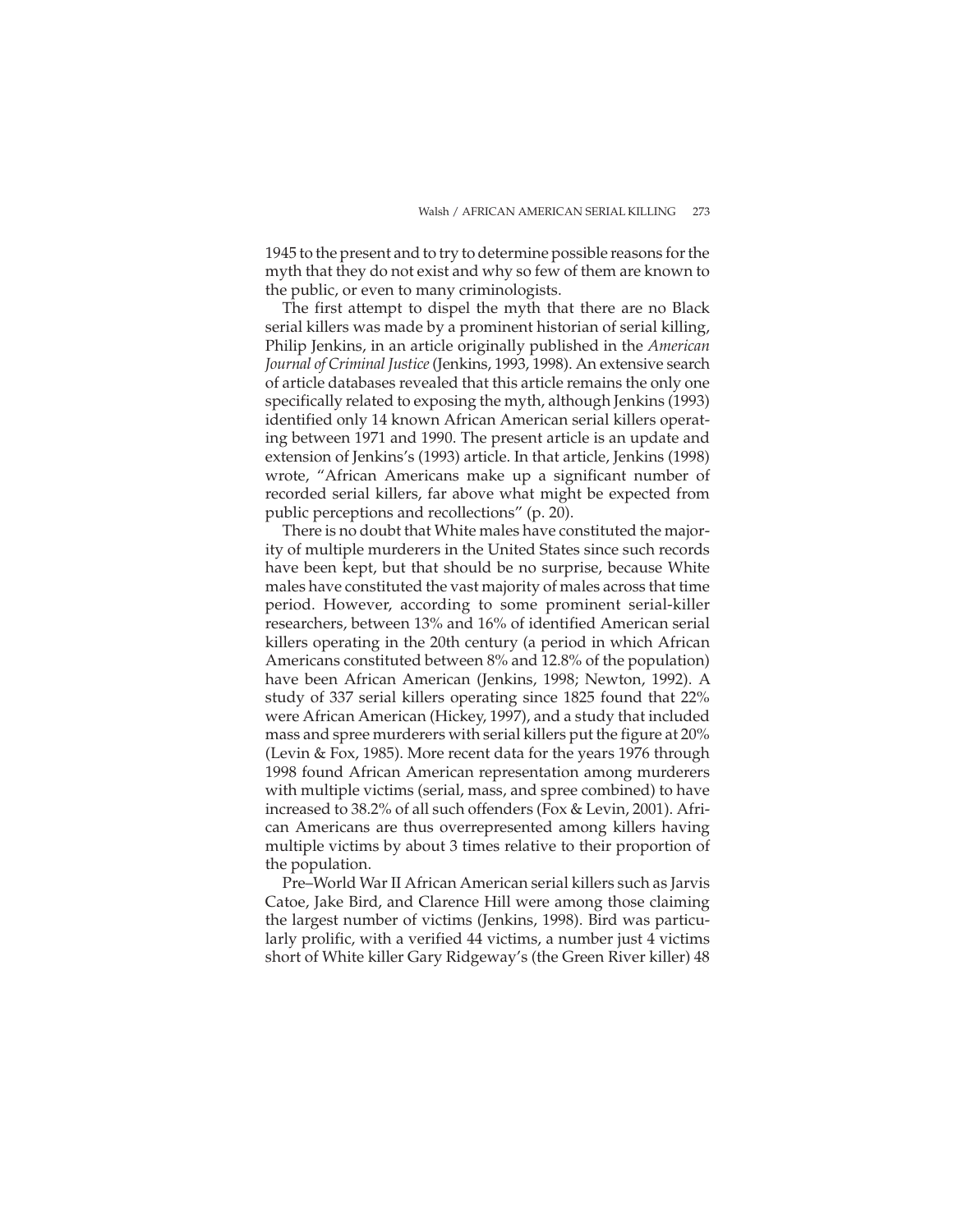victims, which is the record number of verified victims in the annals of American serial killing (Johnson, 2003). Coral Watts and Milton Johnson are two of the most notorious examples of Black serial killers of post–World War II years. Watts, known as the "Sunday Morning Slasher," confessed to 13 murders and was linked to at least 8 others between 1978 and 1983, and Milton Johnson was responsible for at least 17 murders in the 1980s.

More contemporary African American serial killers include Henry Louis Wallace, who raped and strangled at least nine women from 1993 until his capture in 1996. All of Wallace's victims were acquaintances, which, according to FBI experts, makes him unique among serial killers, who almost always seek strangers (Powell, 1996). Another recent example is Kendall Francois, who was indicted in 1999 for the murders of eight women, all but one of whom was White (Gado, 2001). Perhaps the most chilling of recent African American serial killers was Maury Travis, who was arrested in 2002. Travis had a secret torture chamber in his basement, where police found bondage equipment, videotapes of his rape and torture sessions, and clippings relating to police investigations of his murder victims (mostly prostitutes and crack addicts). Travis hanged himself in jail after confessing to 17 murders (Shinkle, 2002). Among the most recent African American serial killers at the time of writing are Derrick Todd Lee, Lorenzo Gilyard, and Daniel Jones. Lee was arrested in Atlanta in 2003 for the murders of five women in Louisiana and is a suspect in many other murders, rapes, and assaults going back to 1992. Gilyard and Jones were both arrested in Kansas City, Missouri, in 2004 for the murder of 12 and 4 women, respectively (Lambe, 2004).

Although the victim counts of these African American serial killers fall short of those attributed to notorious White killers, such as Ted Bundy (20-plus victims) or John Wayne Gacy (33), they exceed the figures attributed to more publicized killers, such as David Berkowitz (6) and Ed Kemper (8). The extensive media coverage of the Bundy, Gacy, and Berkowitz cases have made these killers almost household names, but African Americans such as Watts, Johnson, Francois, and Wallace are practically unknown, despite having operated within the same general time framework (1980s to 1990s). Before the Mohammed-Malvo sniper case, Wayne Williams (the Atlanta child murders) was the only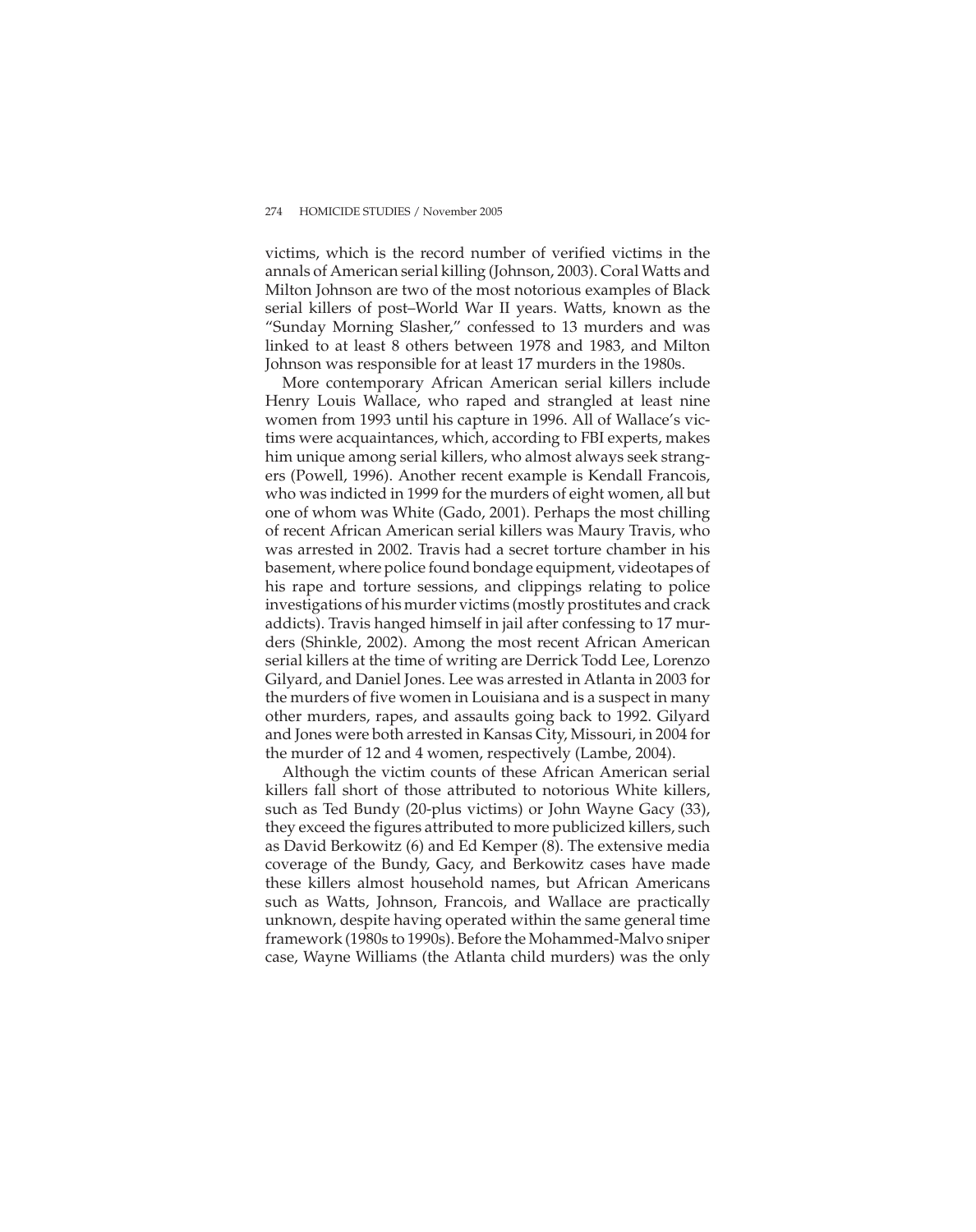African American serial killer to gain a modicum of the notoriety attached to his White counterparts, and that may be because, as with the sniper case itself, the police believed that they were looking for a White perpetrator or perpetrators. (There are still those who believe that members of the Ku Klux Klan were behind the Atlanta child murders, however, and that Wayne Williams was framed; Jenkins, 1998.)

## **RACE AS A VICTIM SELECTION FACTOR**

Although most serial killers, like most killers in general, tend to kill within their own racial or ethnic group, there are a number who appear to purposely move across racial lines to secure victims. Michael Newton (1992) states that race is a dominant consideration in victim selection in about 2% of American serial killers. Given the added risks of apprehension trolling for victims in areas where the killer is likely to stand out, racial bigotry must be considered a partial motive for those who cross racial lines to kill. There are and have been White racist serial killers, but as Newton states, "Unlike their Caucasian counterparts, Black racists tend to murder in groups—De Mau Mau in Chicago, California's Death Angels, the Yahweh cult of Hebrew Israelites in Florida" (p. 67).

The San Francisco–based Death Angels may have killed more people in the early to mid-1970s than all the other serial killers operating during that period combined (Lubinskas, 2001). In Clark Howard's (1979) book-length study of these killings (dubbed the zebra killings by police, apparently because the perpetrators were Black and the victims White), he identifies 270 alleged victims, although a different source (Newton & Newton, 1991) indicated that the police believed them to have killed about 80. Whatever the true number is, convictions were obtained for only 23 of the murders. Death Angel killings often involved long torture sessions. Five Black Muslims apparently carried out the majority of the killings attributed to this group, believing it their Islamic duty to rid the world of "White devils."

The Yahweh Ben Yahweh cult, also sometimes known as the Death Angels, operated in Miami in the 1980s. The cult began by killing ex-members (all Black) for abandoning it but soon began to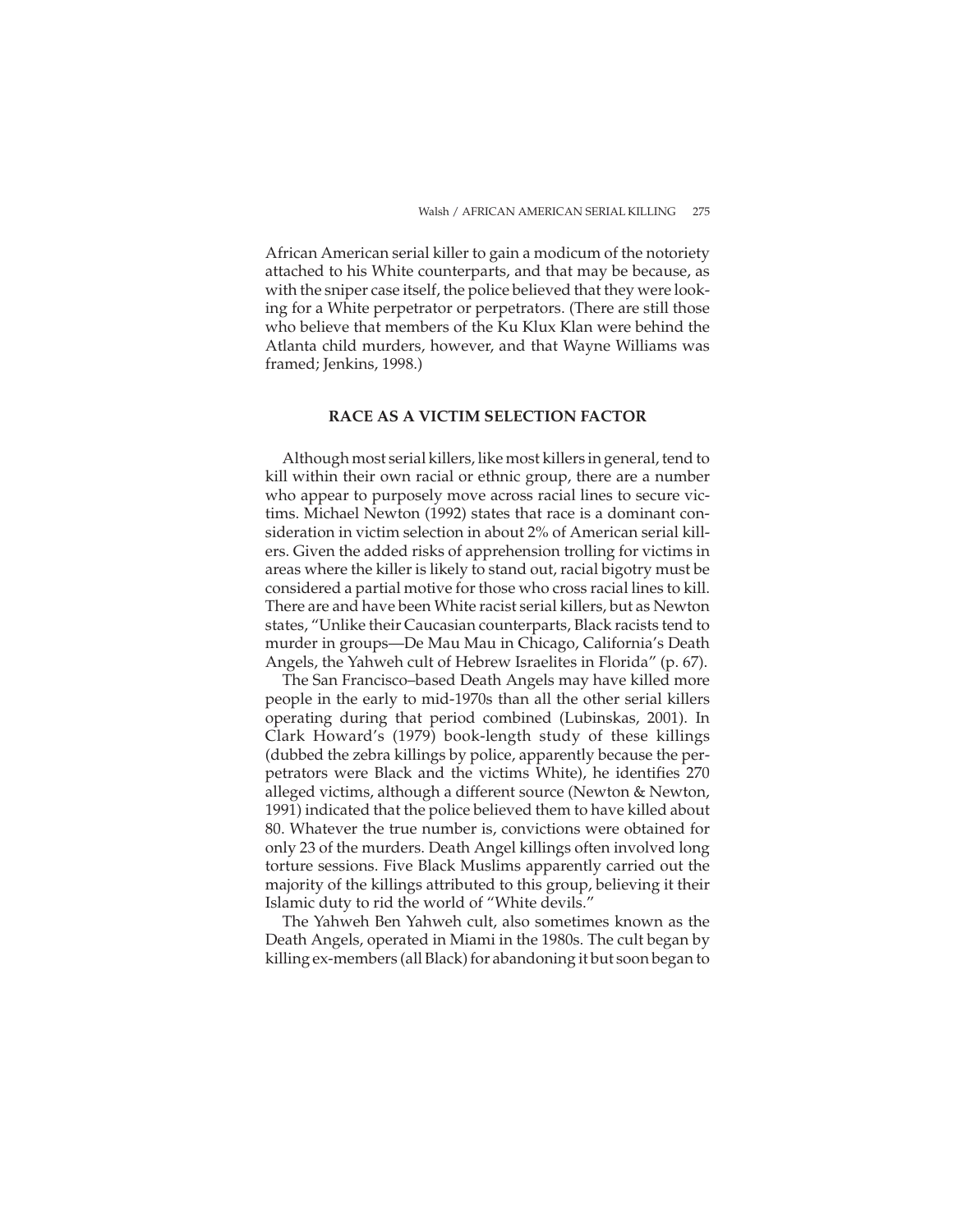focus rage on Whites. As with their San Francisco counterparts, members were instructed to kill "White devils" and to bring back various body parts to prove that they had done so. The most prolific killer was ex-NFL football player Robert Rozier, who confessed to seven killings. Altogether, the group was blamed for 23 murders and a series of fire bombings (Freedberg & Gehrke, 1990).

The De Mau Mau group consisted of at least eight disgruntled army veterans living in Chicago who shared a common grudge against White society. This group was not as cruel, long-lived, or successful in their efforts as their more religion-inspired counterparts, the Death Angels and the Yahweh cult. This group was responsible for at least 12 victims—whom they shot at random rather than abducted and tortured—between May and September of 1978 (Newton, 1992).

The sibling serial killer team of Anthony and Nathaniel Cook also targeted only White victims, who ranged from a 12-year-old girl to a 43-year-old male. Both men pleaded guilty in 2000 in Lucas County, Ohio, to eight murders committed in the late 1970s and early 1980s (Anthony was already in prison for the murder of a man trying to rescue his daughter, whom Cook was sexually assaulting) and were suspected of committing others outside Lucas County's jurisdiction (Emch, 2000). Reginald and Jonathon Carr are another Black sibling team that sought only White victims. They killed two women (a third woman survived a gunshot to her head) and three men in Wichita, Kansas, in 2001, making victims perform sexual acts on each other before killing them (Williams, 2002). Kendall Francois and Derrick Todd Lee are recent examples of African American solo serial killers who targeted only White victims.

The serial sexual murder of elderly females appears to be particularly an interracial affair, although such murders only account for 2% to 3% of all homicides (Safarik, Jarvis, & Nussbaum, 2000). Safarik, Jarvis, and Nussbaum (2000) found that Black offenders killed 82% of the White elderly female victims of sexual homicide (no elderly Black females were victimized by Whites). The rarity of such crimes limited this study to 33 victims, but, focusing on 128 nonserial sexual homicides of elderly female victims, the same researchers found that Blacks offended against Whites in 77% of the cases (Safarik, Jarvis, & Nussbaum, 2002).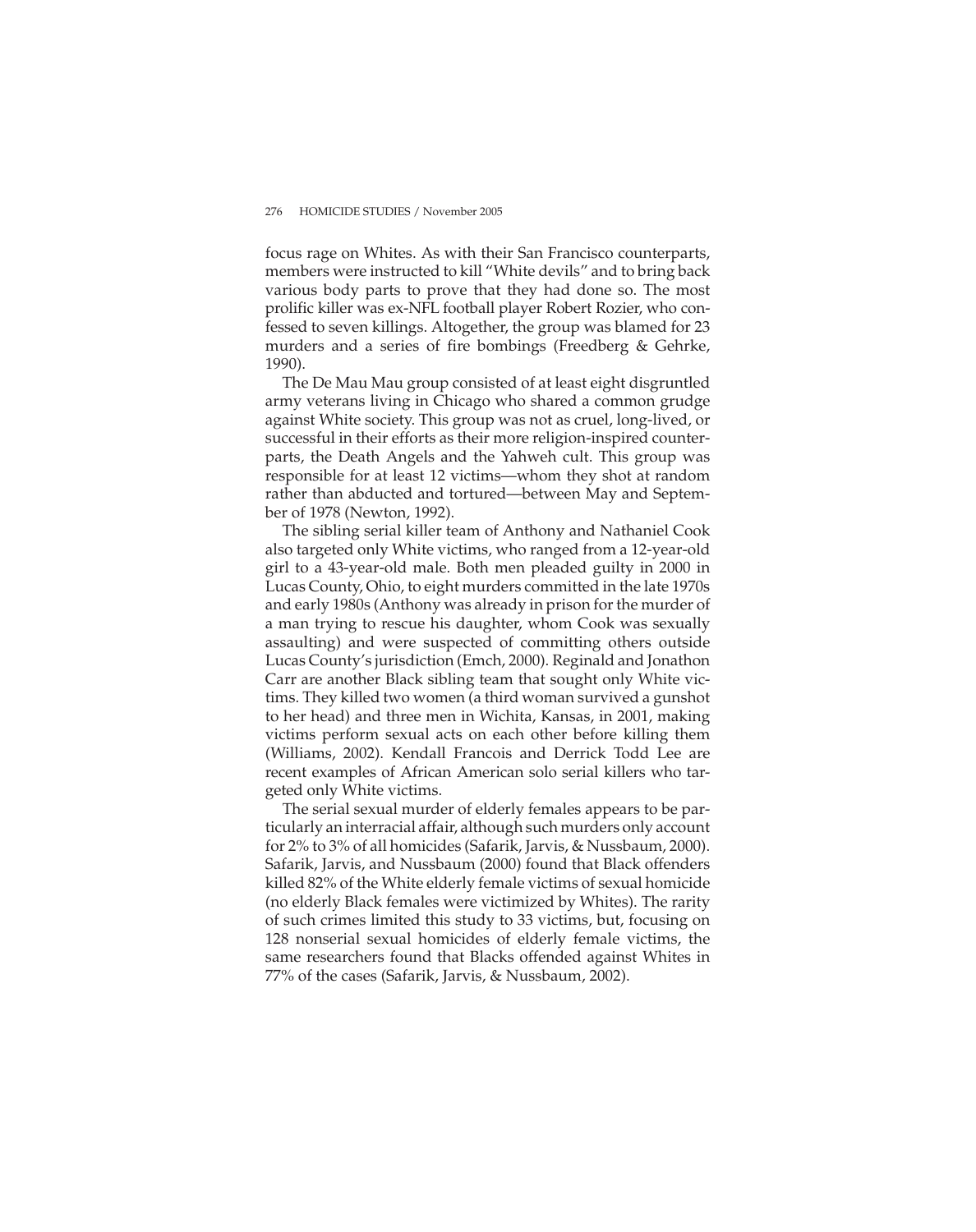## **METHOD**

It is well known that definitional problems plague this area of research (Keeney & Hyde, 1994; Petee & Jarvis, 2000). In this study, we follow many other authors (e.g., Egger, 1998; Fox & Levin, 2001; Hickey, 1997) who define a serial killer as a person who kills three or more individuals in separate events and who is motivated by various combinations of hedonism, sexual lust, desire for power and dominance, and/or misplaced missionary zeal to rid the world of "undesirables." In other words, serial killing is viewed as an expressive crime rather than an instrumental crime.1 Not included in this definition are those whose murders are motivated by financial gain or by various criminal enterprises (such as gangland wars, hit men, revenge killings, "Bluebeard" killings, and so forth), or committed by groups for religious or political reasons, such as those committed by the Death Angels. We omit these groups because we do not know which of their members qualifies as a serial killer according to our criteria. Robert Rozier is the only member of any of these groups with a verified victim count (Rozier is included in our sample). Although most researchers exclude such cases, these limitations would not be acceptable to all.

The individuals named in Table 1 are those whose killings encompass the years 1945 up to the first half of 2004 and are males only. The year 1945 was chosen as the beginning year because the end of World War II may be considered a turning point in race relations in the United States and the beginning of the crumbling of Jim Crow barriers (Thernstrom & Thernstrom, 1997). Prior to the war (and certainly to some extent after it), American law enforcement paid little attention to Black crime unless it involved White victims (Clarke, 1998). Given that situation, it is plausible to assume that serial killers operating in the Black community may have gone largely unnoticed and thus unrecorded (Fox & Levin, 2001). Cases were placed in a particular period, according to the year that the alleged killer killed his first known victim.

The data for this study were derived from a variety of sources. Unfortunately, no comprehensive list of serial killers exists that would enable researchers to arrive at a precise answer to the question of racial or ethnic proportionality among serial killers. One has to rely on a variety of secondary sources for data of this type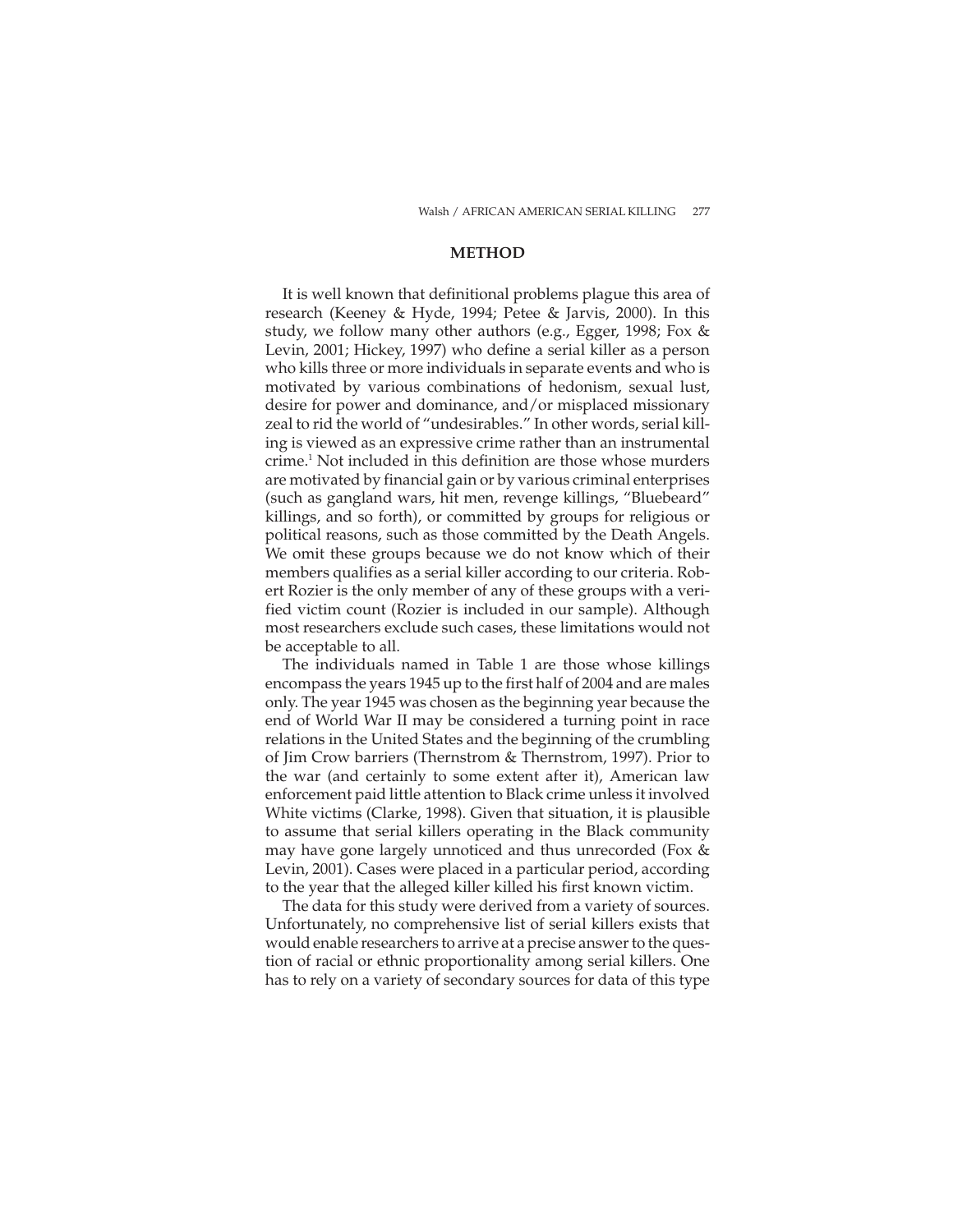(Jenkins, 1998; Petee, Padgett, & York, 1997). The major sources of information are the encyclopedias written by Newton (1990, 1992, 2000) and by Wilson and Seaman (1983, 1990) as well as the works of other authors cited herein. Newspaper (particularly Newspaper Source) and Internet sources were used for cases that occurred after 1999. Newton's (2000) *Encyclopedia of Serial Killers*is the most comprehensive resource available at this time. Using these resources, 90 African American serial killers were identified. Using the same method, 323 White American serial killers were identified as operating in the same time framework. This number includes the latest White serial killer known at the time of writing, David Maust, who was charged in Hammond, Indiana, in December of 2003. This provided us with a combined sample of 413 known Black or White serial killers operating in the United States between 1945 and the first 6 months of 2004 (Hispanic and Asian Americans are not included in this study).

# **FINDINGS**

Table 1 provides the names of the 90 identified post–World War II African American serial killers and the time period and state(s) in which they operated. Cases ranged from Monroe Hickson in 1945 to Lorenzo Gilyard and Daniel Jones in 2004. It is noted that African American serial killers were particularly well represented during the 1980s (as were White serial killers). There were 34 known African American serial killers in the 10 years from 1980 through 1989 (an average of 3.4 per year) compared with only 24 in the 34-year period between 1945 and 1979 (an average of 0.70 per year). Based on these figures, there were approximately 5 times more African American serial killers operating in the 1980s than there were from 1945 to 1979. Likewise, the 13-year period between 1990 and the first half of 2004 revealed 32 African American serial killers—an average of about 2.3 per year.

The 90 identified African American serial killers compose 21.8% of the sample of Black and White killers. This figure approximates the 22% estimate made by Hickey's (1997) sample of 337 serial killers of all races operating in the United States across a 165-year period. Far from being absent or severely underrepresented in the ranks of serial killers, then, African Americans are represented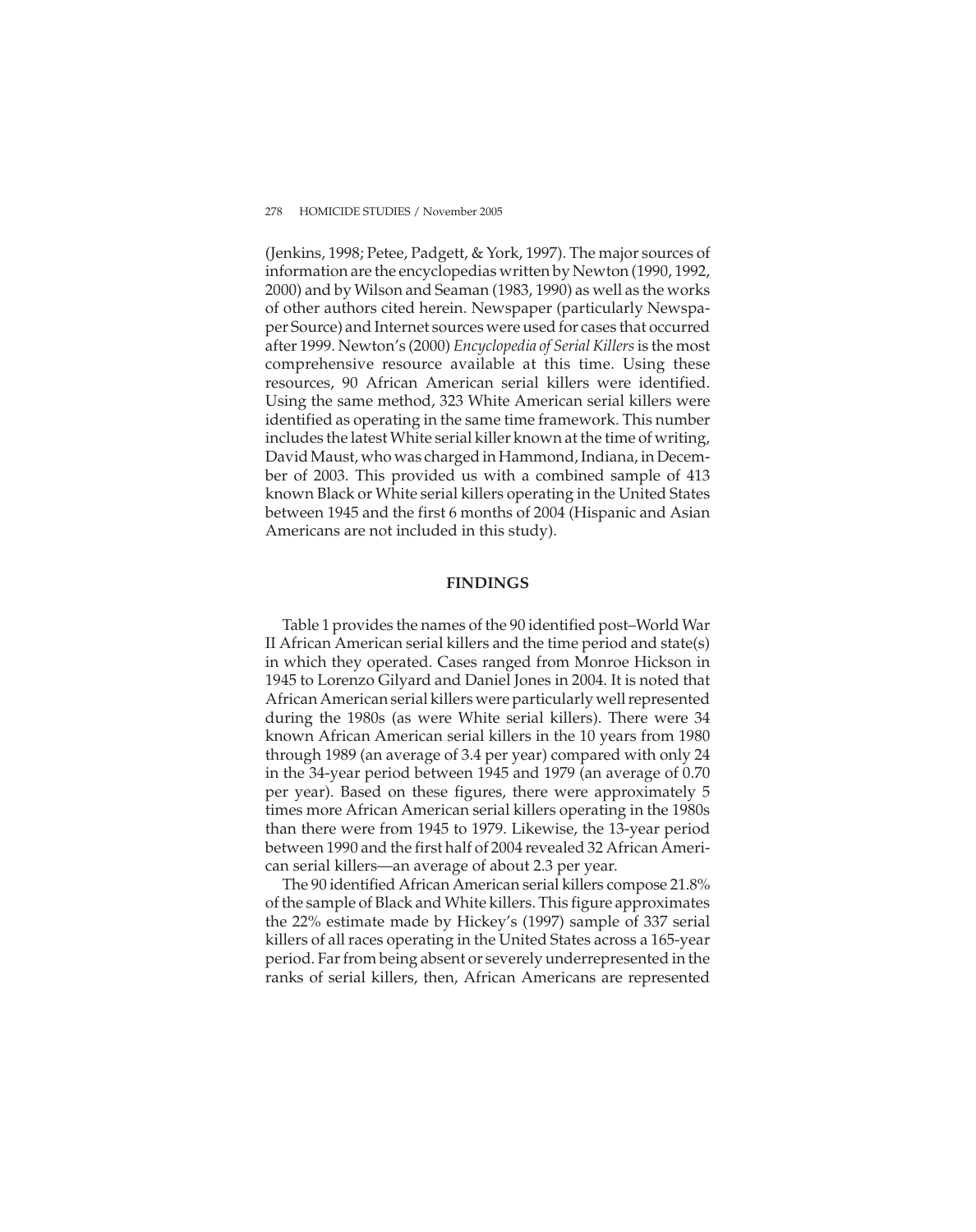|                                                  |                                                 |                         | African American Serial Killers 1945 to May 2004 |                                                                               |                        |                      |                      |                            |
|--------------------------------------------------|-------------------------------------------------|-------------------------|--------------------------------------------------|-------------------------------------------------------------------------------|------------------------|----------------------|----------------------|----------------------------|
|                                                  | 1945 to 1979                                    |                         |                                                  | 1980 to 1989                                                                  |                        |                      | 1990 to May 2004     |                            |
| Name                                             | Victims<br>Number                               | State(s)                | Name                                             | of Victims<br>Number                                                          | State(s)               | Name                 | of Victims<br>Number | State(s)                   |
| Carlton Gary                                     | $\sim$                                          |                         | Clinton Bankston                                 |                                                                               | $\mathfrak{S}$         | Benjamin Atkins      |                      | Σ                          |
|                                                  | $\Xi$ $\Xi$                                     | 338                     | Norman Bernard                                   | ທ ຕ $\stackrel{+}{\scriptstyle{\sim}}$ ຕ $\stackrel{+}{\scriptstyle{\sim}}$ ແ |                        | ucious Boyd          | $\frac{4}{5}$        | $\mathbb{A}$               |
| Vaughn Greenwood<br>Vincent Groves               |                                                 |                         | Vernon Brown                                     |                                                                               | NC, CA<br>IN, MO<br>LA | Eugene Britt         |                      |                            |
| William Hance                                    | $\mathcal{C}$                                   | $\Im$                   | Nathaniel Code                                   |                                                                               |                        | Andre Crawford       | $\overline{10}$      | $Z \nightharpoonup Z$      |
|                                                  | $\frac{+}{8}$                                   | БH                      | Alton Coleman                                    |                                                                               | MI, OH, IN             | Reginald Carr,       | $\frac{1}{2}$        |                            |
| Anthony Cook,<br>Nathaniel Cook                  |                                                 |                         |                                                  |                                                                               |                        | Jonathon Carr        |                      |                            |
| Lester Harrison<br>Monroe Hickson                | $\sim$                                          | $\equiv$                | Louis Craine                                     | 5                                                                             | $\mathcal{L}$          | Jerome Dennis        | $\overline{5}$       | Σ                          |
|                                                  |                                                 | $SL \ncong$             | Lorenzo Fayne                                    |                                                                               |                        | Paul Durousseau      |                      | $\mathsf{GA}, \mathsf{FL}$ |
|                                                  |                                                 |                         | Thomas Hawkins                                   |                                                                               |                        | James Swan           |                      | S S                        |
| John Henry<br>Calvin Jackson                     | $4000 + 400$                                    |                         | Harrison Graham                                  | $\begin{array}{c}\n0 \\ 0 \\ 0 \\ 0\n\end{array}$                             | <b>SEX</b>             | Lorenzo Gilyard      | 6928                 |                            |
| Deveron LeGrand                                  |                                                 | $\sum$                  | Ronald Gray                                      |                                                                               | gga                    | Kendall Francois     |                      | Š                          |
| Laskey Posteal                                   |                                                 | 8<br>3                  | Richard Grissom                                  |                                                                               |                        | Hubert Geralds       | $\circ$              |                            |
| Bobby Joe Maxwell                                | $\supseteq$                                     |                         | Kevin Haley,                                     |                                                                               |                        | Samuel Ivery         | $\ddot{+}$           | CA, AZ, IL, AL             |
|                                                  |                                                 |                         | Reginald Haley                                   |                                                                               |                        |                      |                      |                            |
| Winston Moseley                                  | 3                                               | Š                       | Ray Jackson                                      |                                                                               | S                      | Daniel O. Jones      | LŊ,                  | $\sum_{i=1}^{n}$           |
| David Roberts                                    | 4                                               | $\overline{\mathsf{K}}$ | Wilbur Jennings                                  |                                                                               | $\Im$                  | Henry Lee Jones      |                      | Several<br>NY              |
| Winford Stokes                                   | S                                               | Q                       | Milton Johnson                                   | ⊵                                                                             |                        | Arohn Kee            | $+ + + \infty$       |                            |
| Clarence Walker                                  | $\overline{14}$                                 | I'N, OH, MI             | Bryan Jones                                      | 4                                                                             | H33E                   | Gregory Klepper      |                      | $\overline{a}$             |
| Coral Watts                                      |                                                 | TX, MI                  | leffrey Jones                                    | 4                                                                             |                        | Derrick Todd Lee     | $\overline{10}$      | 38                         |
|                                                  |                                                 | NE, IA                  | Anthony Joiner                                   | ⊙                                                                             |                        | David Middleton      | $\mathfrak{g}$       |                            |
| Robert Williams<br>Wayne Williams                | $\frac{11}{12}$ $\frac{11}{12}$ $\frac{11}{12}$ | $\mathbb{S}$            | Horace Kelly                                     | S                                                                             | JI                     | Christopher Peterson | $\overline{a}$       | Σ                          |
|                                                  |                                                 | FL, SC                  | Michael Player                                   | $\Box$                                                                        |                        | John Mohammed,       |                      | Several                    |
| Ben Cheney,<br>Martin Rutrell,<br>L. L. Thompson |                                                 |                         |                                                  |                                                                               |                        | Lee Malvo            | $\frac{1}{11}$       |                            |
| 279                                              |                                                 |                         |                                                  |                                                                               |                        |                      |                      |                            |

 $\sum_{i=1}^{n}$ **African American Serial Killers 1945 to May 2004**  $\begin{array}{ll} \textbf{TABLE 1} \\ \textbf{Scal} & \textbf{Vill} \\ \end{array}$ **TABLE 1**  $\ddot{\phantom{a}}$ 

 $\left( {continued} \right)$ *(continued)*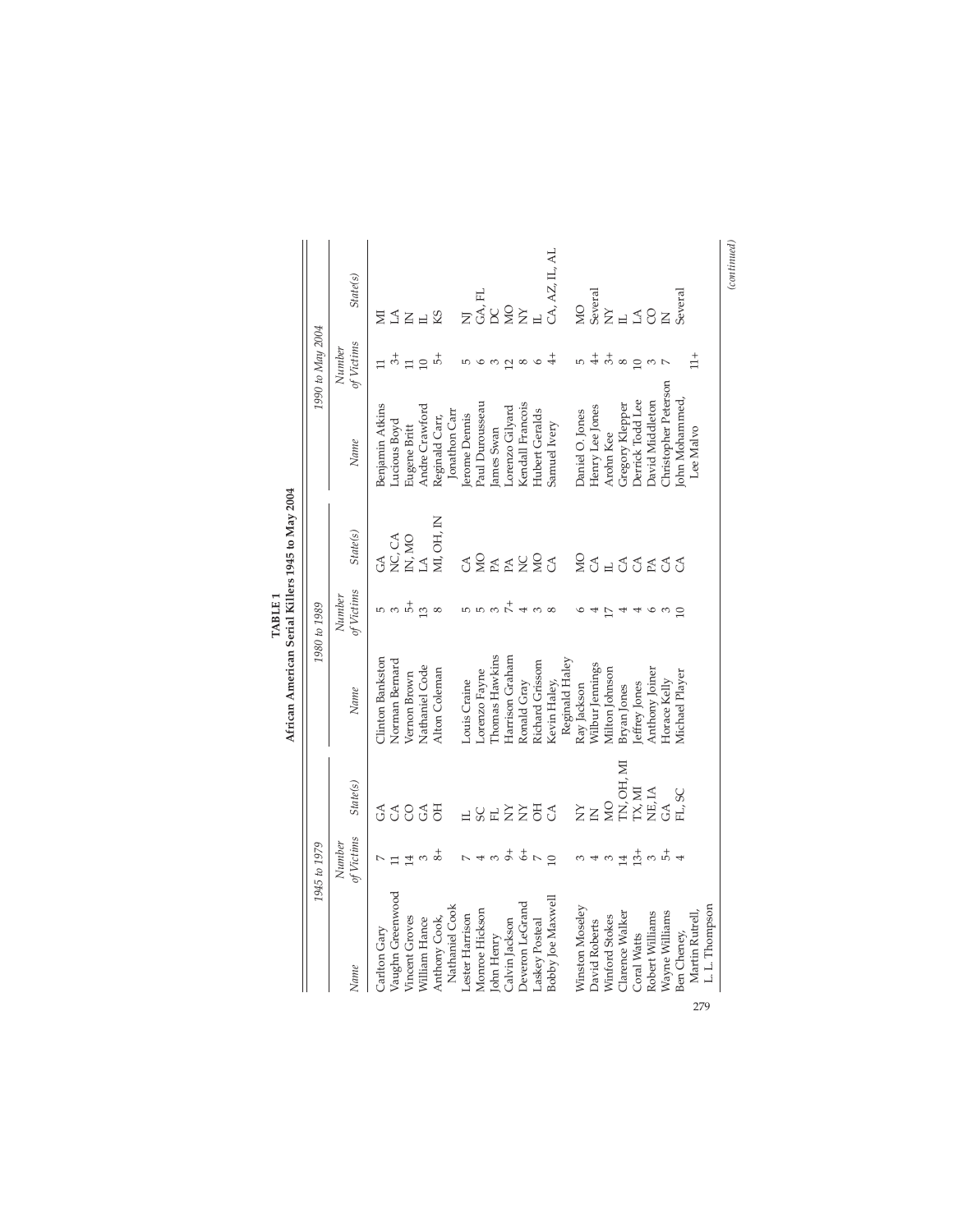|      | 1945 to 1979         |          |                   | 1980 to 1989         |                                                                                                      |                 | 1990 to May 2004     |          |
|------|----------------------|----------|-------------------|----------------------|------------------------------------------------------------------------------------------------------|-----------------|----------------------|----------|
| Name | Number<br>of Victims | State(s) | Name              | of Victims<br>Number | State(s)                                                                                             | Name            | of Victims<br>Number | State(s) |
|      |                      |          | Anthony McKnight  | $\sim$               | $\mathcal{L}$                                                                                        | James Pough     |                      | E        |
|      |                      |          | Eddie Lee Moseley |                      |                                                                                                      | Cleophus Prince |                      |          |
|      |                      |          | Donald Murphy     |                      | <b>出复召</b> N                                                                                         | Earl Richmond   | 653                  |          |
|      |                      |          | Calvin Perry      |                      |                                                                                                      | George Russell  |                      |          |
|      |                      |          | Craig Price       |                      |                                                                                                      | Marc Sappington | 4                    |          |
|      |                      |          | Michael Player    |                      | $\mathcal{L}$                                                                                        | David Selepe    | $\equiv$             |          |
|      |                      |          | Yusef Rahman      |                      |                                                                                                      | Maury Travis    |                      |          |
|      |                      |          | Robert Rozier     |                      | $\mathop{\rm KS}\limits_{\mathop{\rm FL}\limits_{J}}\mathop{\rm NV}\limits_{\mathop{\rm MD}\limits}$ | Henry Wallace   | $\overline{5}$ on o  |          |
|      |                      |          | Beoria Simmons    |                      |                                                                                                      | John Williams   |                      |          |
|      |                      |          | Morris Solomon    |                      | $\stackrel{\sim}{\approx}$                                                                           | Nathaniel White |                      |          |
|      |                      |          | Timothy Spencer   |                      |                                                                                                      |                 |                      |          |
|      |                      |          | James Stuard      | 400                  | 3233                                                                                                 |                 |                      |          |
|      |                      |          | Micheal Terry     |                      |                                                                                                      |                 |                      |          |
|      |                      |          | Anthony Wimberly  | 3                    |                                                                                                      |                 |                      |          |

280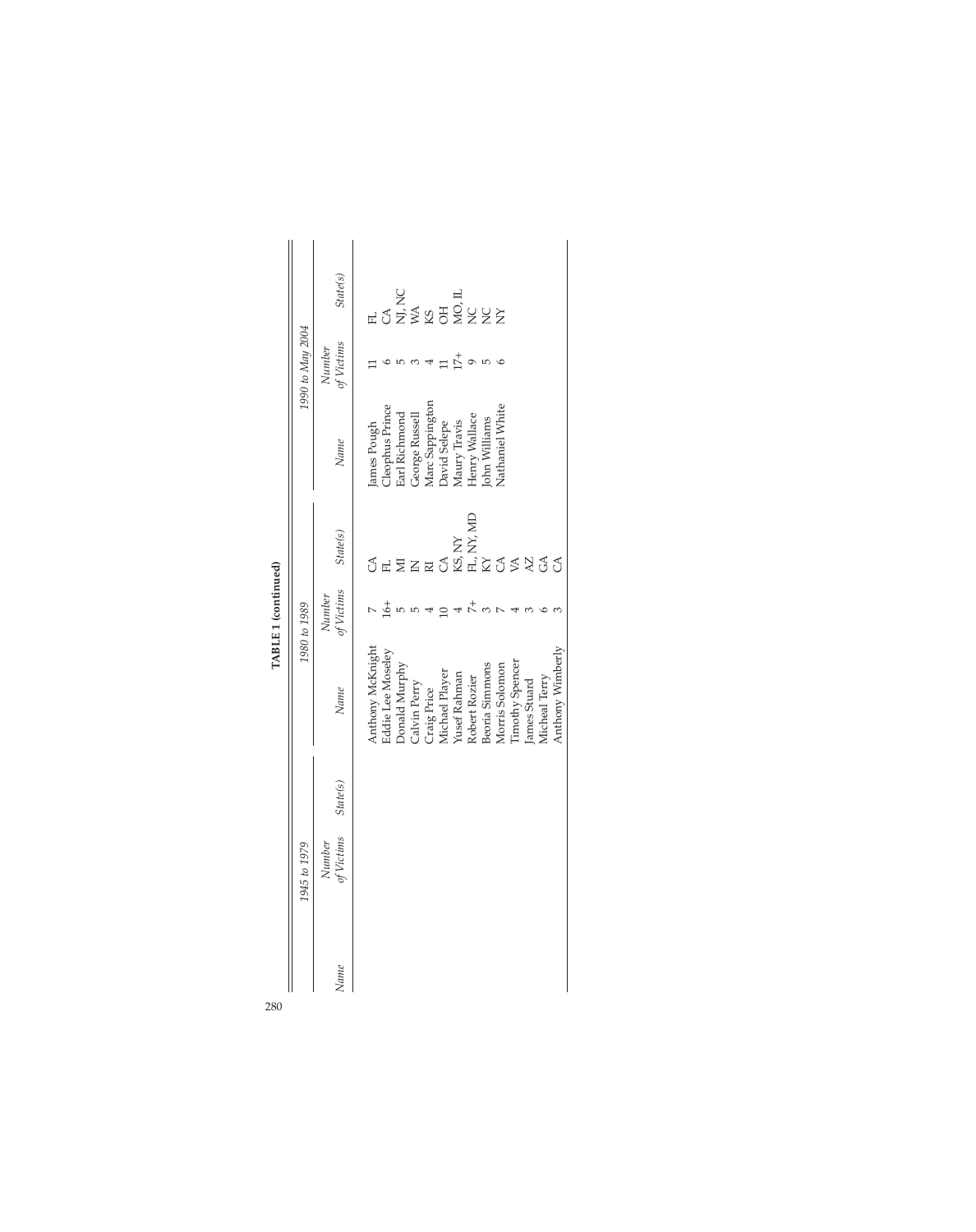among serial killers at a rate approximately twice one would expect based on the average percentage of African Americans in the population (approximately 10.5%) across the 58-year time period examined. Given these findings, the next task is to try to determine why the reality is so far removed from the myth.

# **WHY SO LITTLE MEDIA COVERAGE OF AFRICAN AMERICAN SERIAL KILLERS?**

The mass media (newspapers, television, movies) are the major sources of public information and perceptions about crime and criminality (Jerin & Fields, 2005). The media are the gatekeepers of what the public is entitled to know, and the media are very anxious not to attract accusations of racism by zeroing in on heinous crimes committed by African Americans with the same zealousness it exhibits when such crimes are committed by Whites (Greek, 2001; Perazzo, 1999). Charges of racism and all the negative consequences that accrue when such charges are made may feature prominently in the maintenance of this double standard. As Walsh (2004) opines, "Even the most conservative media types will be exquisitely sensitive to charges of racism under such threats [boycotts, demonstrations] and will maintain the 'conspiracy of silence' about such matters" (p. 53).

Jenkins (1998) lists three more specific reasons the media ignore or downplay stories about African American serial killers. The weakest reason he gives is that the language often used to describe serial killers (e.g., "primitive," "monsters," "animals") by commentators (but not by the reporters themselves) would be deemed racist if applied to African Americans by a mostly White media. When an official of Nassau County, New York, for instance, called Colin Ferguson (the African American who killed 6 and wounded 17 others on a commuter train in 1993) an "animal," he was soundly rebuked by many civil rights leaders, none of whom have ever been heard to complain when such terms are applied to White killers. This is a weak explanation because the media can obviously report incidents committed by members of any race without the offending language. If news accounts do print such language, it is invariably a quote from an interested observer rather than a judgment of the reporter.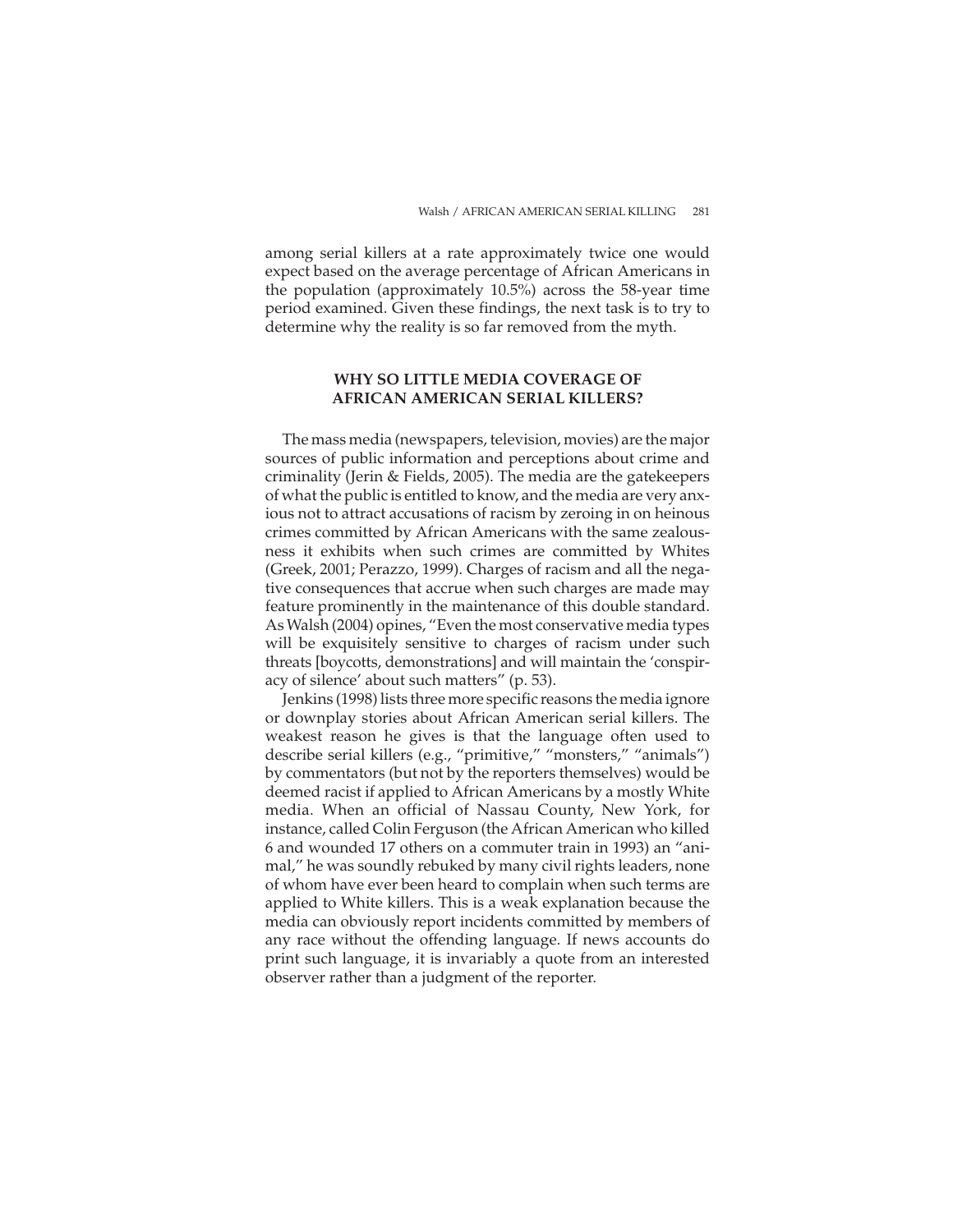A more convincing argument made by Jenkins (1998) is that until recently, law enforcement agencies were less likely to take Black crimes seriously unless the victims were White. Given this relative lack of interest, Jenkins is of the opinion that African American serial killers may have been more hidden from the mainstream culture and thus more prevalent than the record indicates, especially during earlier periods of the 20th century. Pre– World War II African American Jarvis Catoe, for instance, drew little attention when he concentrated on killing Black women, but his switch to White women in 1941 proved to be his undoing (Newton, 1992). Likewise, White killer Albert Fish was able to remain at large for about 25 years by concentrating on killing Black children, but when he killed a White girl in 1928, he was arrested (Warf & Waddell, 2002). Other serial killers operating exclusively in the Black community may have likewise escaped notice by the police and thus are not known to us today. On the other hand, Jake Bird murdered White women almost exclusively in his years of travel across the United States, until captured in 1947 (Newton, 1992).

The third reason Jenkins (1998) gives for why African American serial killers do not attain the notoriety of their White counterparts is the entertainment media's (as opposed to the news media) perception that books and movies featuring African American characters are not likely to appeal to mass audiences. There does appear to be a reluctance to cast African Americans in negative roles. A survey of more than 600 prime-time television programs aired across 3 decades found that "nine out of 10 murders on TV were committed by Whites. Only three in 100 murders on TV were committed by Blacks. Blacks are about 18 times less likely to commit homicide on TV than in real life" (Lichter, Lichter, & Rothman, 1991, p. 198). However, movie producers have no concerns about casting African Americans in the star roles of lead investigators in serial killer movies, such as Morgan Freeman in *Seven* (Kolsrud, Kopelson, Nunnari, & Fincher, 1995) and *Along Came a Spider* (Freeman, Hornstein, & Tamahori, 2001) or Denzel Washington in *The Bone Collector*(Jinks, Klawitter, & Noyce, 1999). These movies are box office successes, which indicates that Black characters do have appeal to White audiences and that producers are willing to cast them in major roles—at least in "good guy" roles.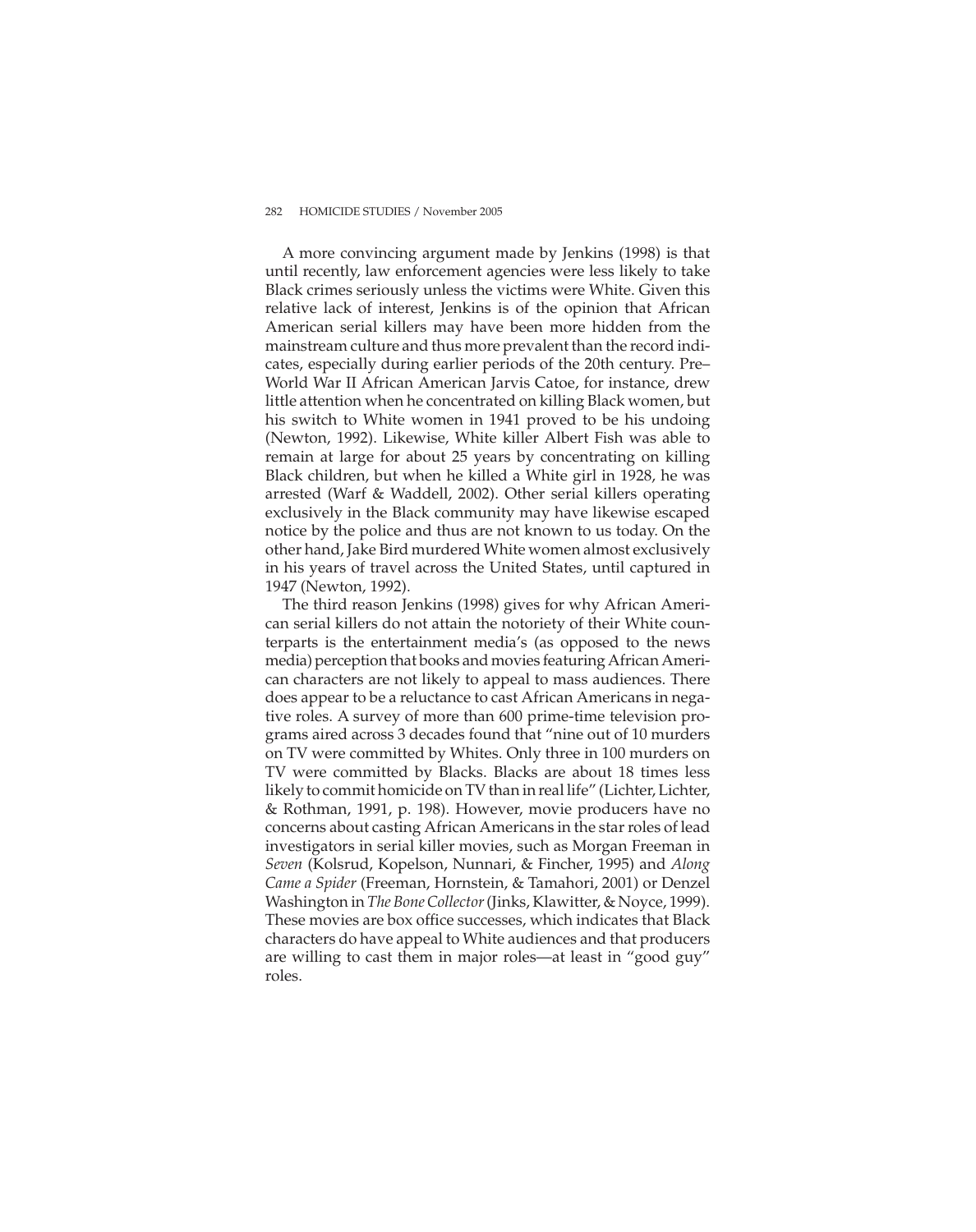It could be argued that fear of being branded racist prevents the depiction of African Americans as villains in the entertainment media rather than their alleged lack of appeal to mass audiences. For instance, *The Silence of the Lambs* (Goetzman & Demme, 1991) has been condemned as racist simply because the main character in the movie, Hannibal the Cannibal, could be linked in the minds of some with his North African namesake, the general who marched his army and his elephants across the Alps (Coffee, 1992). The TV series *Hill Street Blues*(Bochco & Kozoll, 1981-1987), which realistically featured both Black and White criminals, has been depicted as racist for encouraging the stereotype that African Americans are criminals, as has the *Cosby Show* (Leeson, Weinberger, & Cosby, 1984-1992), because it paints an overly positive picture of Black life in America and thus absolves White society of any responsibility for the welfare of African Americans (D'Sousa, 1995). Given this "damned if you do, damned if you don't" situation, producers might be forgiven for their reluctance to negatively cast African Americans. Then again, African American Danny Glover actually played the serial killer role in the popular 1997 movie *Switchback* (Efros, Samples, & Stuart, 1997), which does not seem to have attracted any accusations of racism.

Although all of Jenkins's (1998) reasons must play at least a part, we believe that the primary reason for the lack of coverage of African American serial killers, like the lack of coverage of African Americans in other sensitive areas, such as organized crime and hate crime, is that the print and electronic news media (as opposed to the entertainment media) largely ignore them. The media have tended to avoid more than minimal coverage of heinous crimes committed by African Americans at the same time as they extensively publicize the same kinds of crimes committed by Whites. The differential coverage of the trial of the White police officers who beat Rodney King in Los Angeles and the trial of members of the Yahweh Ben Yahweh cult in Miami for killing "White devils" is a case in point. Almost everyone is aware of the first trial because we were bombarded daily with images of the King beating, the riots, and the trial itself, but few outside Miami have heard of the second trial, which took place concurrently with the police officers' trial (Taylor, 1992). Few doubt that the media response would have been quite different if a group of Whites had been on trial for hunting down and killing "Black devils." On a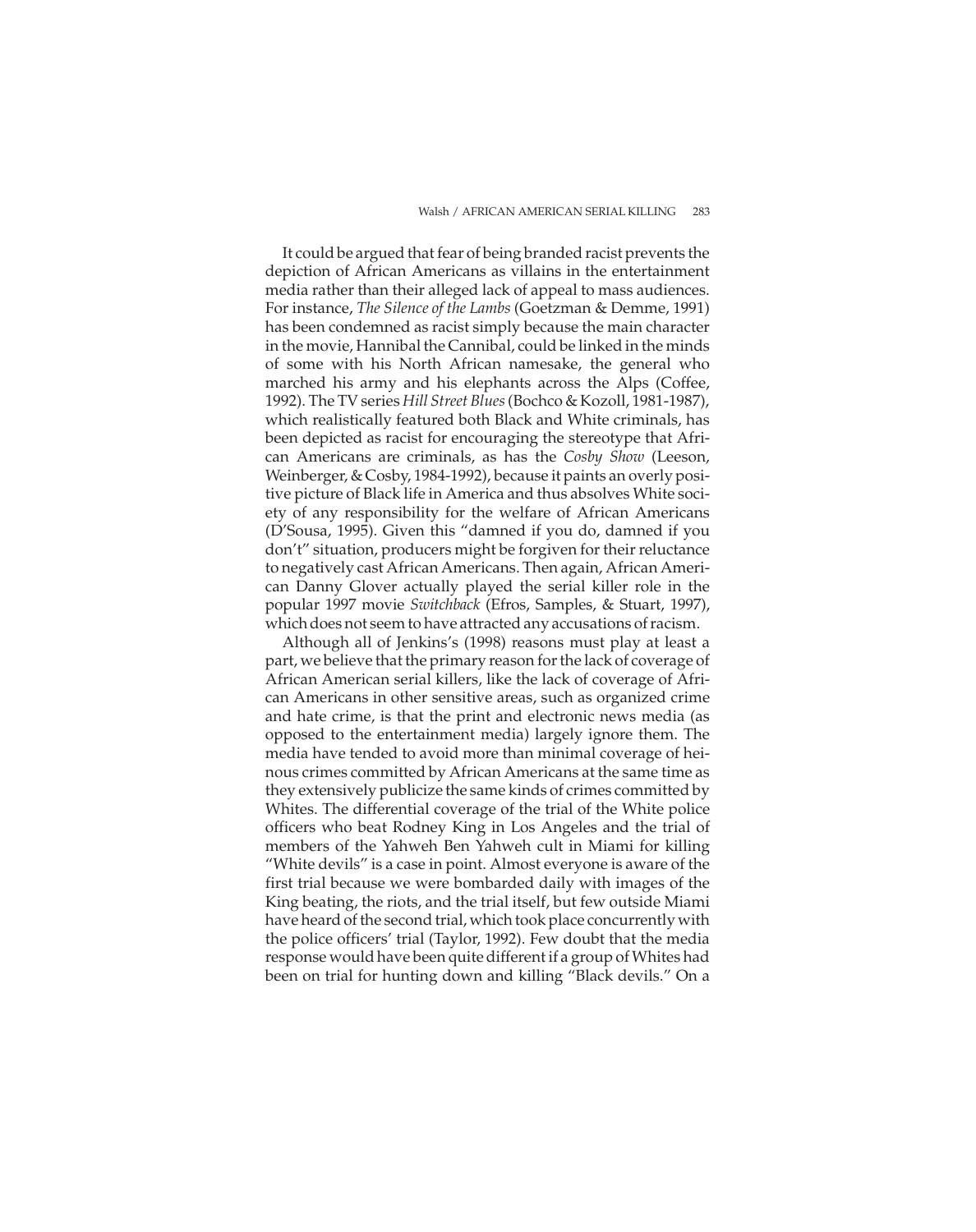similar note, commenting on the lack of media coverage of Reginald and Jonathon Carr's killing of five Whites, African American columnist Armstrong Williams (2002) wrote that these crimes received little national media attention "largely because the victims were White, which meant no Jesse Jackson screaming into his megaphone."

It would be difficult to find a better example of the media's reluctance to portray real African American criminals than the differential coverage of White killer Gary Heidnik and Black killer Harrison Graham. Both men kidnapped and kept a number of women imprisoned in their basements where they raped and tortured them and killed some of them. Although unknown to each other, Heidnik and Graham lived only 3 miles apart in Philadelphia and both were arrested only 5 months apart in 1987 (Jenkins, 1998). Gary Heidnik received widespread national attention, became the subject of books and television shows, and served as a model for the fictitious Buffalo Bill in *Silence of the Lambs* (Goetzman & Demme, 1991). Harrison Graham received virtually no media attention outside of Philadelphia, despite having been convicted of four more murders than Heidnik (seven vs. three), and despite the obvious public interest such attention would generate, given the almost uncanny demographic and modus operandi similarities involved.

At the intersection of news and entertainment lies the documentary. In a 1998 documentary called "Heidnik and Dahmer: Killers for Company," Heidnik was compared to Jeffrey Dahmer. The choice of Dahmer to "costar" with Heidnik was a curious one given that Dahmer's crimes occurred in a different city in another decade, that his modus operandi was very different from Heidnik's, and that his victims were male rather than female. Given the similarities of the Graham and Heidnik cases and the differences between the Heidnik and Dahmer cases, it is difficult to see why Dahmer was chosen instead of Graham, except that Dahmer was also White and thus fit the stereotype. A more appropriate counterpart to Jeffrey Dahmer would have been African American Marc Sappington (the "Kansas City Vampire"). Sappington's killing career lasted only about a month (March to April 2001), but before his capture, the 21-year-old Sappington had killed four young males and ate body parts or drank the blood of three of them (McGraw, 2002).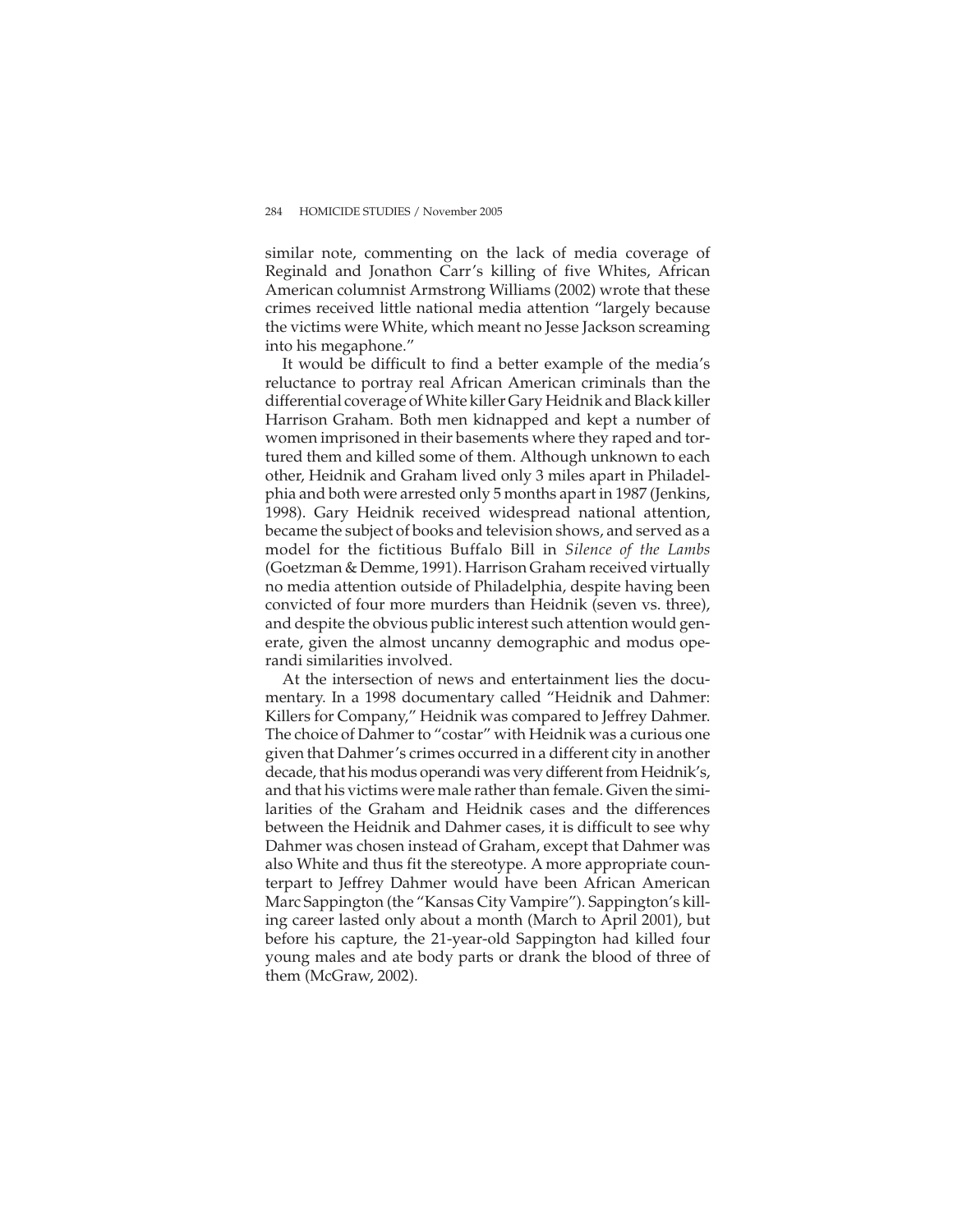# **AFRICAN AMERICAN SERIAL KILLERS AND CRIMINOLOGY**

The overrepresentation of African Americans in serial killing is rarely explicitly (although it may be tacitly) stated in the criminological literature, even by criminologists actively working in the area. Neglecting to point out Black overrepresentation in crimes generally considered a White domain allays any fears of being smeared by allegations of racism. Schatzberg and Kelly (1996) have addressed this concern as it relates to organized crime research and have opined that the primary reason for the academic community's neglect of African American organized crime is that anyone interested in the topic has to "consider the question of race and [accusations of] racism" (p. 21). Likewise, Martens (1990) states that Black involvement in organized crime "is one topic that dare not be discussed, for fear of racism being attributed to the discussants" (p. 43). Other criminologists may practice selfcensorship out of a genuine concern that an already disadvantaged group will be further stigmatized if findings pertaining to race are discussed too forthrightly. Whatever the reason may be, Sampson and Wilson (2000) assert that it has resulted in "an unproductive mix of controversy and silence" (p. 149).

Criminologists who specialize in homicide studies are obviously aware that Black serial killers exist and do name them in their work. However, African American serial killers are never represented in the works of these criminologists in proportion to their share of the serial killer population. For instance, of the 19 serial killers discussed in Sears's (1991) book, 2 (10%) were Black; of the 45 discussed in Holmes and Holmes (1998), 2 (4.3%) were Black; Egger (1998) mentions 2 out of 48 serial killers (4.2%); and Fox and Levin (2001) name (but do not discuss) 5 Black serial killers out of 45 (11.1%).<sup>2</sup> What we do see often are statements such as the following: "[Serial killers] were almost never drawn from the ranks of the truly oppressed; there are few women, Blacks or native Americans in our files" (Leyton, 1986, p. 288) and "Serial killing is perpetrated predominantly by white males on white females" (Holmes & Holmes, 1998, p. 31).

Although the words *almost never* and *predominantly* qualify the above statements, making them without further comment gives the reader the impression that White males exhaust the serial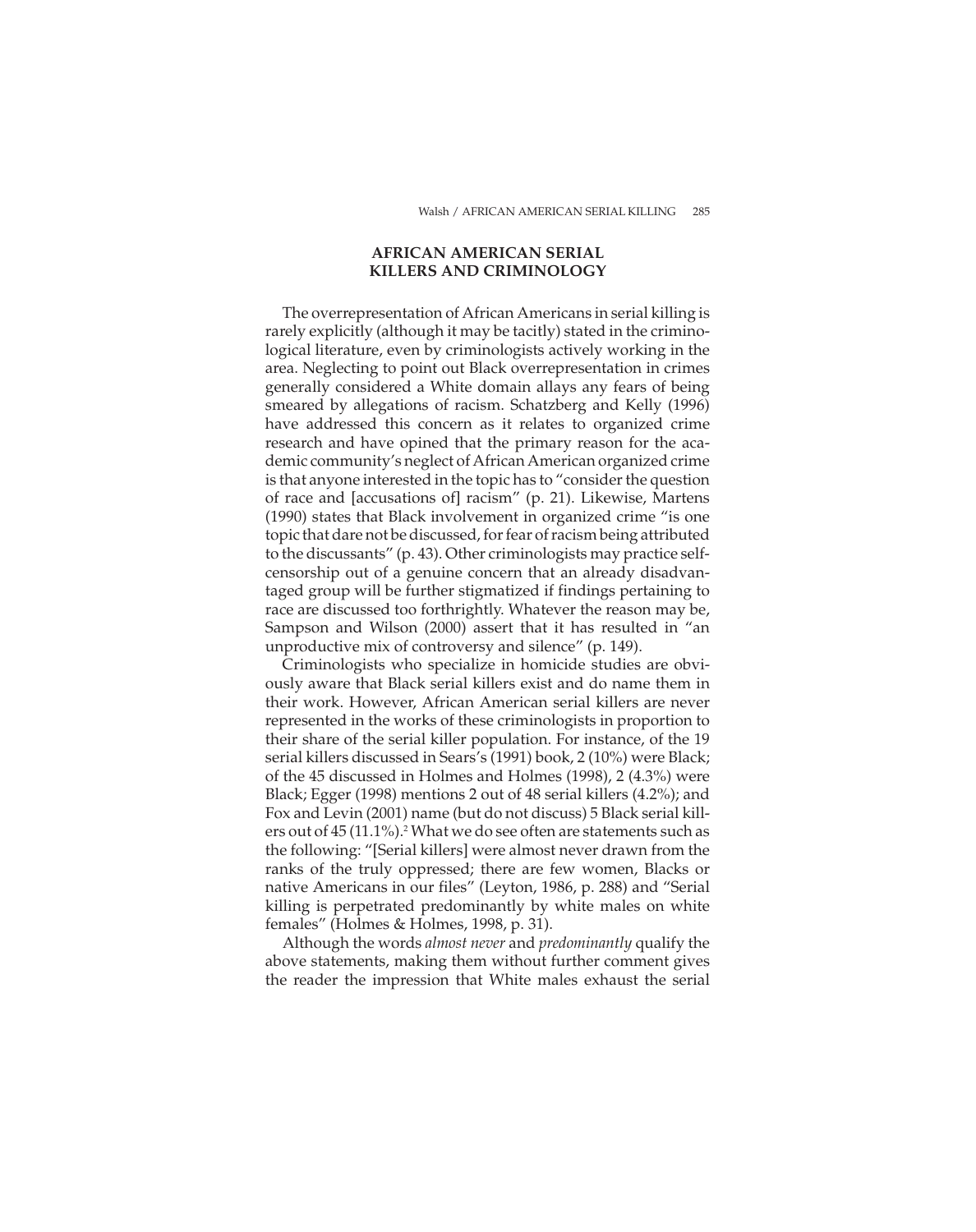killer category. As we have previously noted, it is no surprise that Whites constitute the majority of serial killers in absolute numbers, but it is a surprise that the concepts of proportionality and disproportionality are never mentioned in the works of serial killer researchers. No writer, to our knowledge, has ever pointed out that in relation to their proportion of the population, African Americans are overrepresented among serial killers.

Ironically, not focusing on African American serial killers has also been deemed racist because serial killers are seen not only as exclusively White, "but also White and brilliant, thus alluding that Blacks aren't smart enough to carry out organized murder" (Chehade,  $2002$ ).<sup>3</sup> The exclusion of African Americans based on underlying assumptions of inability has been made in other areas widely assumed to be the sole domain of Whites. The New Jersey State Commission of Investigation into "Afro-lineal" organized crime, for instance, stated explicitly that "law enforcement has long been reluctant to accept the existence of Afro-lineal organized crime, based primarily on the opinion that such ethnic groups were incapable of structuring syndicates of any consequence" (Clark, Betzler, Best, & Sowney, n.d., p. 1). Similarly, Adamson (2000) opines that Black gangs "lack the organizational structure, leadership, and discipline needed to operate highly sophisticated illegal drug manufacturing and selling business" (p. 290). An unconscious albeit well-meaning paternalistic racism may thus be another factor in the neglect of African American serial killers among White scholars.

# **CONCLUSION**

This article has attempted to distinguish between the myth and the reality of race and serial killing. The widespread belief that only Whites are serial killers and that African Americans almost never commit this type of crime has been found to be false. We found that approximately 21.8% of the identified Black or White serial killers in our sample across a 59-year period were African American. African Americans are thus overrepresented in the ranks of serial killers by a factor of about 2, relative to their proportion of the United States population during the years examined. This does not mean that 21.8% of the known serial killers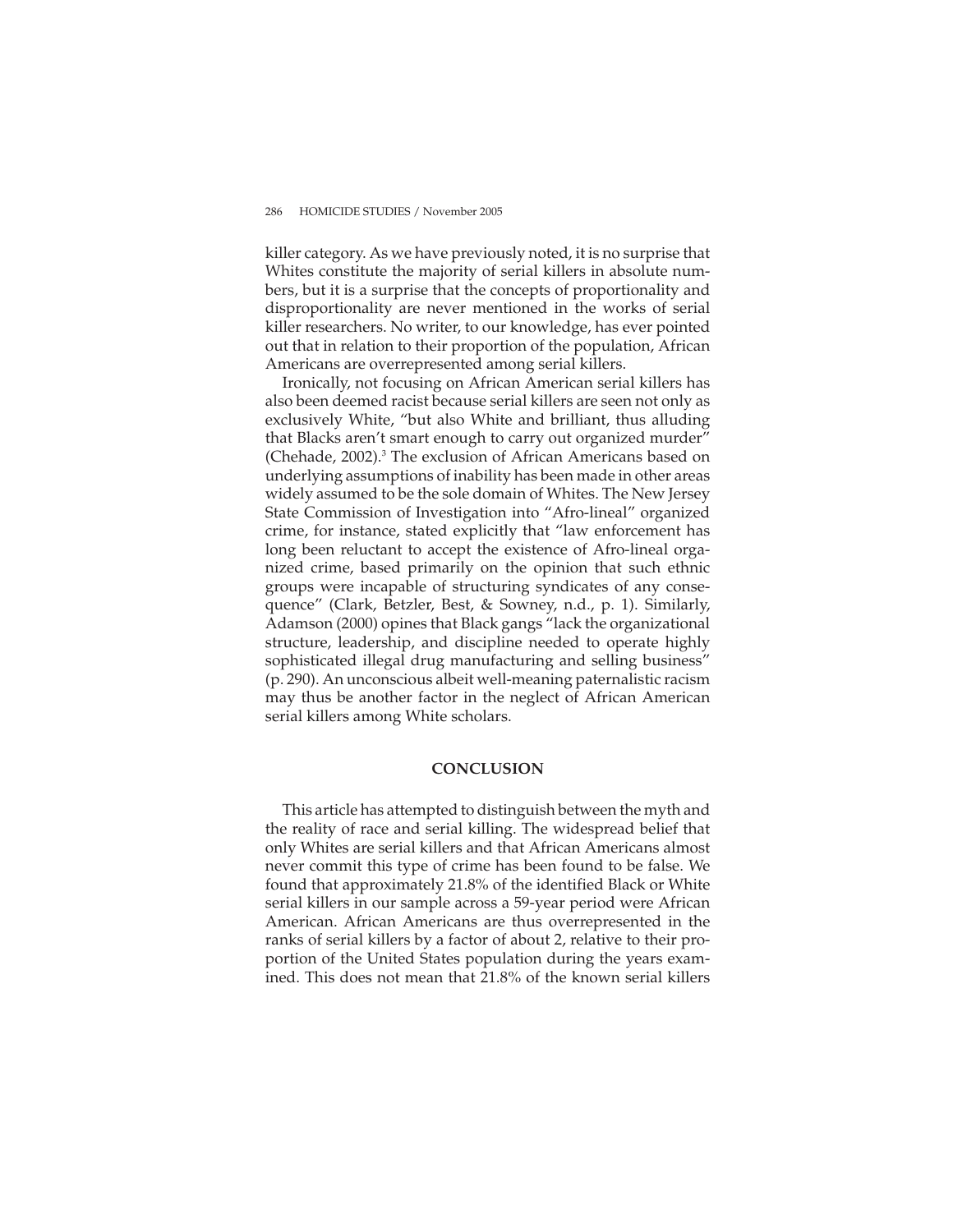operating since 1945 were Black and that the remaining 78.2% were White. The intention of this article was to examine to stereotypes applicable to Blacks and Whites relative to serial killing; thus Hispanic, Asian, and Native American killers were not included in the study.

Our lack of knowledge of African American serial killers, almost by definition, implies a strong media bias against highlighting it. This may be because of fears about being branded racist, a reluctance to further stigmatize an already stigmatized group, or in the case of the entertainment media, the perception that African American characters have little appeal to White audiences. We can largely dismiss the accusation that a racist police force has little interest in Black crime in modern America when the victims are themselves Black, as evidenced by the 90 African Americans that constitute our sample. If there were still any truth in the accusation, it would mean that even more African Americans than we were able to account for have been engaged in this activity.

Regarding the stereotype that African Americans do not commit serial murder, we concur with Jenkins (1998) that "this apparently favorable stereotype is both inaccurate and as pernicious as any of the more familiar racial slurs" (p. 30). It is pernicious because on one hand, it implies that African Americans lack the requisite "brilliance" to commit such crimes, as Chehade (2003) intimated, and on the other, because it can lead to law enforcement neglecting to protect potential victims in the African American community. One wonders how many additional victims have been lost because law enforcement succumbed to the stereotype and concentrated their efforts on White males.<sup>4</sup>

# **NOTES**

1. Expressive and instrumental crimes are "distinguished by their goals or rewards they offer the perpetrator" (Salfati, 2000, p. 266). Expressive acts of aggression (including homicide) center on the victim as a specific person and on "making the victim or a specific person suffer" (Salfati, 2000, p. 277). Instrumental acts of aggression (including homicide) focuses on the attainment of some material good regardless of the cost to any person seen as a hindrance to that goal (Salfati, 2000). Salfati (2000) points out that criminal acts cannot always be so neatly categorized, but as Holmes and Holmes (1998) point out, "only a few serial killers murder for extrinsic motivations" (p. 38). The Holmes and DeBurger (1985) typology of vision, mission, hedonistic, and power and/or control serial killers makes it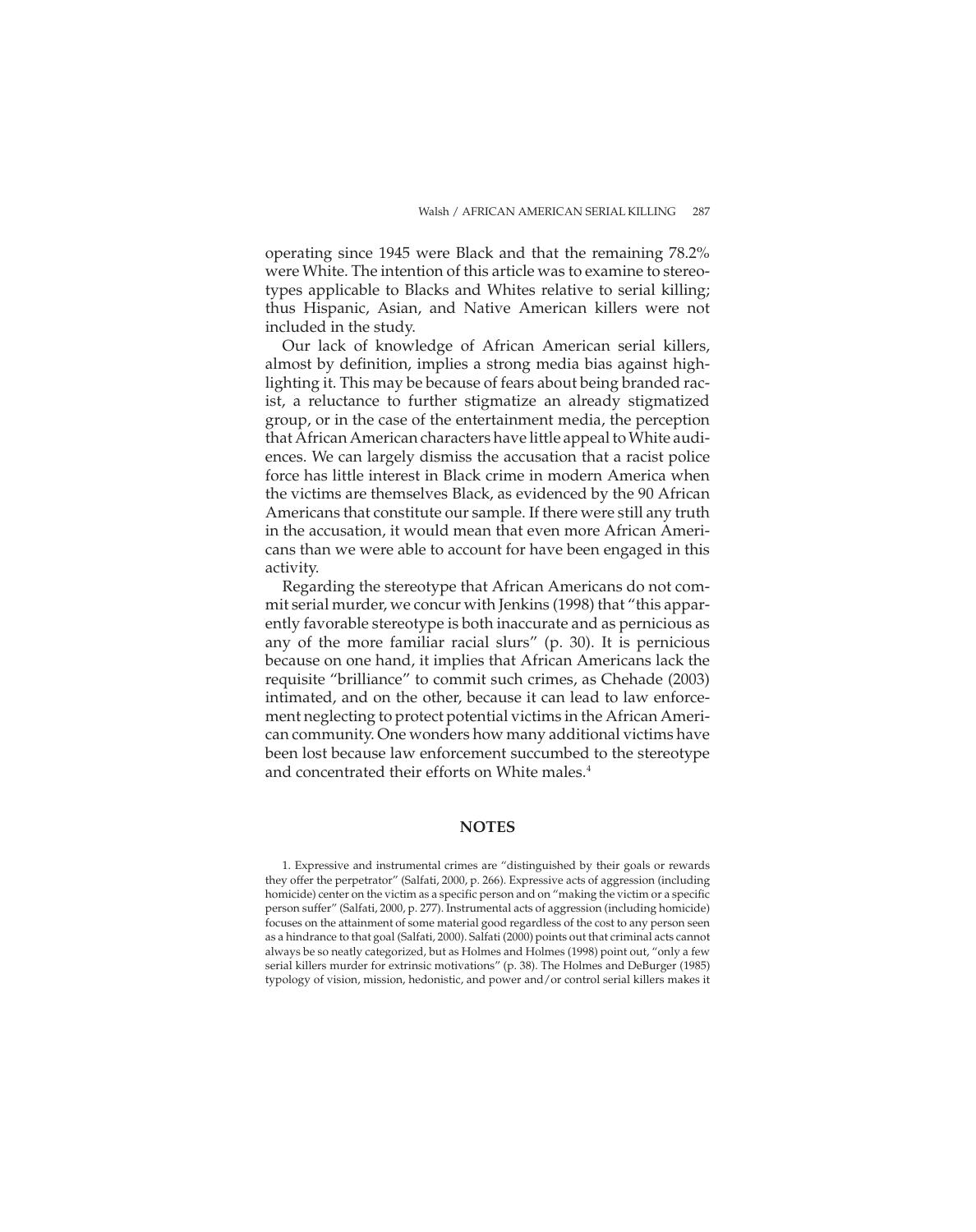plain that they do not consider most serial killers to be motivated by consideration of extrinsic gain. As mentioned in the body of the article, serial killers who were primarily motivated by material gain are not included in this study.

2. All four authors mentioned Wayne Williams, but only Sears (1991) went beyond a mere mention. Three (Fox & Levin, 2001; Holmes & Holmes, 1998; Sears, 1991) mentioned Coral Watts, but again, only Sears had anything to say about him beyond the number of his victims. Egger (1998) mentioned Benjamin Atkins but not Watts, and Fox and Levin (2001) named, without discussion, Carlton Gary, Vaughn Greenwood, Timothy Spencer, and Williams and Watts.

3. Some may object to Chehade's (2003) characterization of those who commit such heinous acts as serial murder as "brilliant." Chehade's statement, however, is a comment relating to the killers' cognitive abilities that he takes as factual; it is not a comment about their moral qualities. The high intelligence attributed to the "typical" serial killer may be a false stereotype that has entered the folklore of serial killing, derived from the known IQs of a selected few killers. Sears (1991) states that "many serial killers are usually quite intelligent" (p. 43) and goes on to list the IQs of Ted Bundy (124), John Wayne Gacy (118), Kenneth Bianchi (106 to 116), David Berkowitz (115 to 118), and Edmund Kemper (136). Whenever we read of the brilliance of serial killers, the same names (particularly Bundy and Kemper) continually crop up as exemplars.

4. One reviewer stated that my article "could" (indicating that the word was being used loosely) be construed as being critical of African Americans and that some may construe it as racially insensitive. However, I do not see it as being critical of African Americans any more than writing about White serial killers is critical of Whites. My criticism is aimed at the media (and at some criminologists) who perpetuate the myth that Blacks almost never commit serial killing and the corollary myth that it is an almost exclusively White phenomenon (a falsehood that never draws charges of racial insensitivity). We obviously cannot blame African Americans for the lack of attention paid to serial killers among them by others. The charge of possible racial insensitivity is, of course, one of the reasons stated in my article by myself and other authors that the topic of Black serial killing is a neglected area. No one wants to be accused of racial insensitivity, which may morph into charges of racism, so researchers tend to avoid topics such as this or to approach them in circumspect ways.

### **REFERENCES**

- Adamson, C. (2000). Defensive localism in Black and White: A comparative history of European-American and African-American youth gangs. *Ethnic and Racial Studies*, *23*, 272-298.
- Bochco, S., & Kozoll, M. (Producers). (1981-1992). *Hill Street Blues* [Television series]. New York: NBC.
- Charles, N. (2002, November 2). Black serial killers: A rare breed. *Harlem Times*, p. 1.
- Chehade, C. (2002, November 4). Colorizing crime. *Black Electorate*. Retrieved from http:// www.blackelectorate.com/articles.asp?ID=733
- Coffee, S. (1992, April 1). Imagine that. *Washington Times*, p. A6.
- Clark, R., Betzler, F., Best, B., & Sowney, D. (n.d.). Afro-lineal organized crime. Retrieved May 30, 2004, from http://www.state.nj.us/sci/afro.pdf
- Clarke, J. (1998). *The lineaments of wrath: Race, violent crime, and American culture*. New Brunswick, NJ: Transaction Publishers.
- D'Sousa, D. (1995).*The end of racism: Principles for a multiracial society*. New York: Free Press.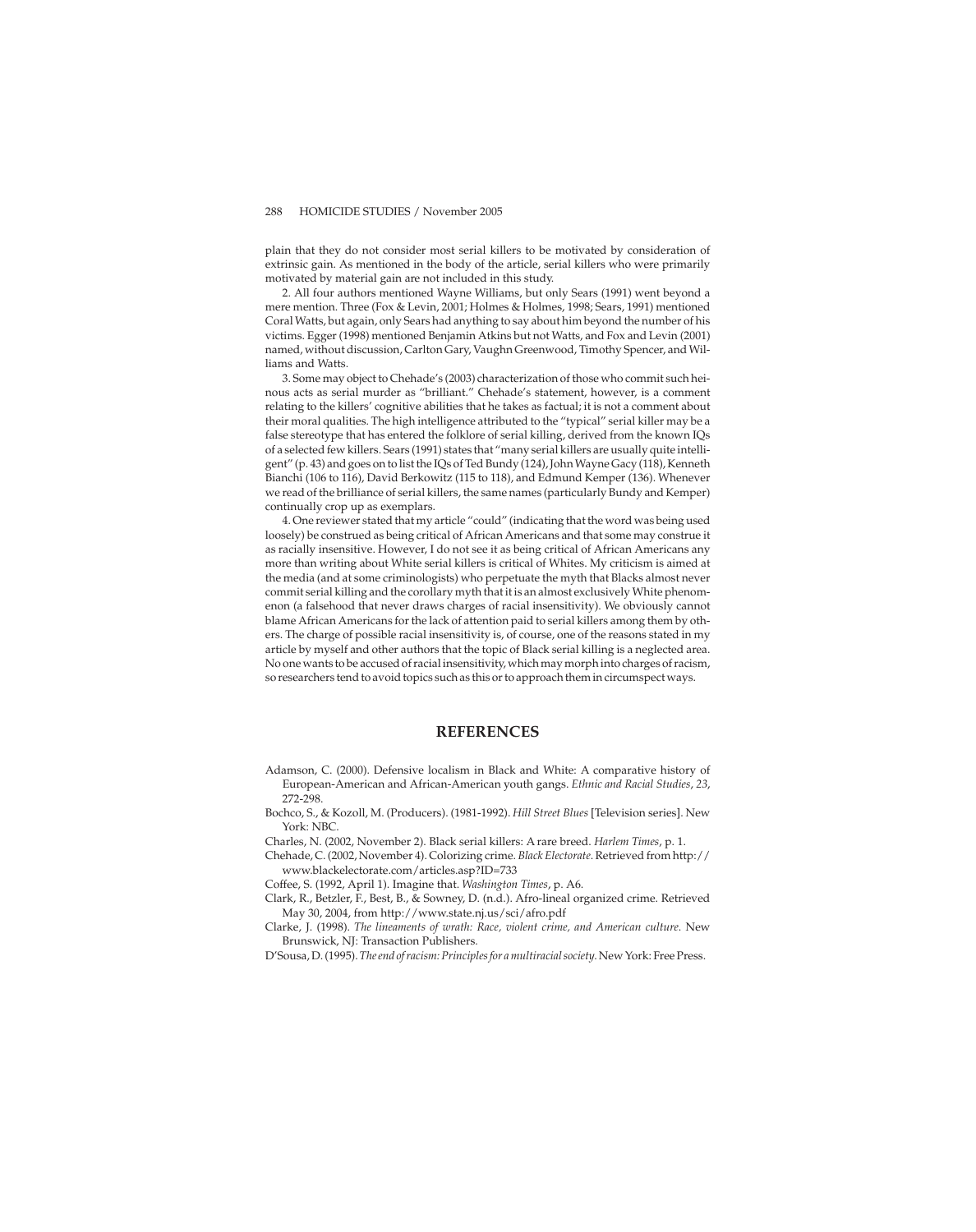- Duncan, S. (n.d.). *Lack of prevalence of African American serial killers: Lessons to learn from African American culture*. Unpublished master's thesis, Ronald E. McNair Post Baccalaureate Program. Retrieved May 30, 2004, from http://www.bowiestate.edu/mcnair/ scholars/duncan.html
- Efros, M., Samples, K. (Producers), & Stuart, J. (Producer/Director). (1997). *Switchback* [Motion picture]. United States: Paramount Pictures
- Emch, D. (2000, April 7). Black brothers admit to murdering eight Whites.*Toledo Blade*, p. 1.
- Egger, S. (1998). *The killers among us: An examination of serial murder and its investigation*. Upper Saddle River, NJ: Prentice Hall.
- Fiedler, J., Nathanson, M. (Producers), & Amiel, J. (Director). (1995). *Copycat* [Motion picture]. United States: Warner Bros.
- Fox, J., & Levin, J. (2001). *The will to kill: Making sense of senseless murder*. Boston: Allyn and Bacon.
- Freedberg, S., & Gehreke, D. (1990, December 31). From idealists to "Death Angels"? [Electronic version]. *Miami Herald*. Retrieved May 30, 2004, from http://www.miami.com/ mld/miamiherald/
- Freeman, M., Hornstein, M. (Producers), & Tamahori, L. (Director). (2001).*Along came a spider* [Motion picture]. United States: Paramount Pictures
- Gado, M. (2001). The disappeared. Retrieved May 30, 2004, from http://www .crimelibrary.com
- Goetzman, G. (Producer), & Demme, J. (Director). (1991). *The silence of the lambs* [Motion picture]. United States: Orion Pictures
- Greek, C. (2001).*Media crime*. Retrieved May 30, 2004, from Florida State University, School of Criminology and Criminal Justice Web site: http://www.criminology.fsu.edu/ crimemedia/lecture4.html
- Heidnik and Dahmer: Killers for company [Documentary]. (1998). In *Great crimes and trials of the 20th century* (Vol. 3). (Available from http://www.imavision.com/en/ eStore,wciCatalogue,Type-P,ID-1841,LoadCat-1.html)
- Hickey, E. (1997). *Serial killers and their victims*. Belmont, CA: Brooks/Cole.
- Holmes, R., & DeBurger, J. (1985). Profiles in terror: The serial murderer. *Federal Probation*, *49*, 29-34.
- Holmes, R., & Holmes, S. (1998). *Serial murder* (2nd ed.). Thousand Oaks, CA: Sage.
- Howard, C. (1979).*Zebra: The true account of the 179 days of terror in San Francisco*. New York: Richard Marek.
- Jenkins, P. (1993). African Americans and serial homicide. *American Journal of Criminal Justice*, *17*, 47-60.
- Jenkins, P. (1998). African Americans and serial homicide. In R. Holmes & S. Holmes (Eds.), *Contemporary perspectives on serial murder* (pp. 17-32). Thousand Oaks, CA: Sage.
- Jerin, R., & Fields, C. (2005). Murder and mayhem in the media. In R. Muraskin & A. Roberts (Eds.), *Visions for change: Crime and justice in the 21st century* (pp. 75-87). Upper Saddle River, NJ: Prentice Hall.
- Jinks, D., Klawitter, M. (Producers), & Noyce, P. (Director). (1999).*The bone collector*[Motion picture]. United States: Columbia Pictures
- Johnson, G. (2003, December 19). Relatives of Green River killer victims express decades of rage. *Idaho Statesman*, p. A2.
- Keeney, B., & Heide, K. (1994). Serial murder: A more accurate and inclusive definition. *International Journal of Offender Therapy and Comparative Criminology*, *39*, 299-306.
- Kimberley, M. (2003, November 20). John Ashcroft and the Black serial killers: The bloodthirsty actions of a bible quoting prosecutor. *Black Commentator*. Retrieved from http:// www.blackcommentator.com/65/65\_fr\_justice.html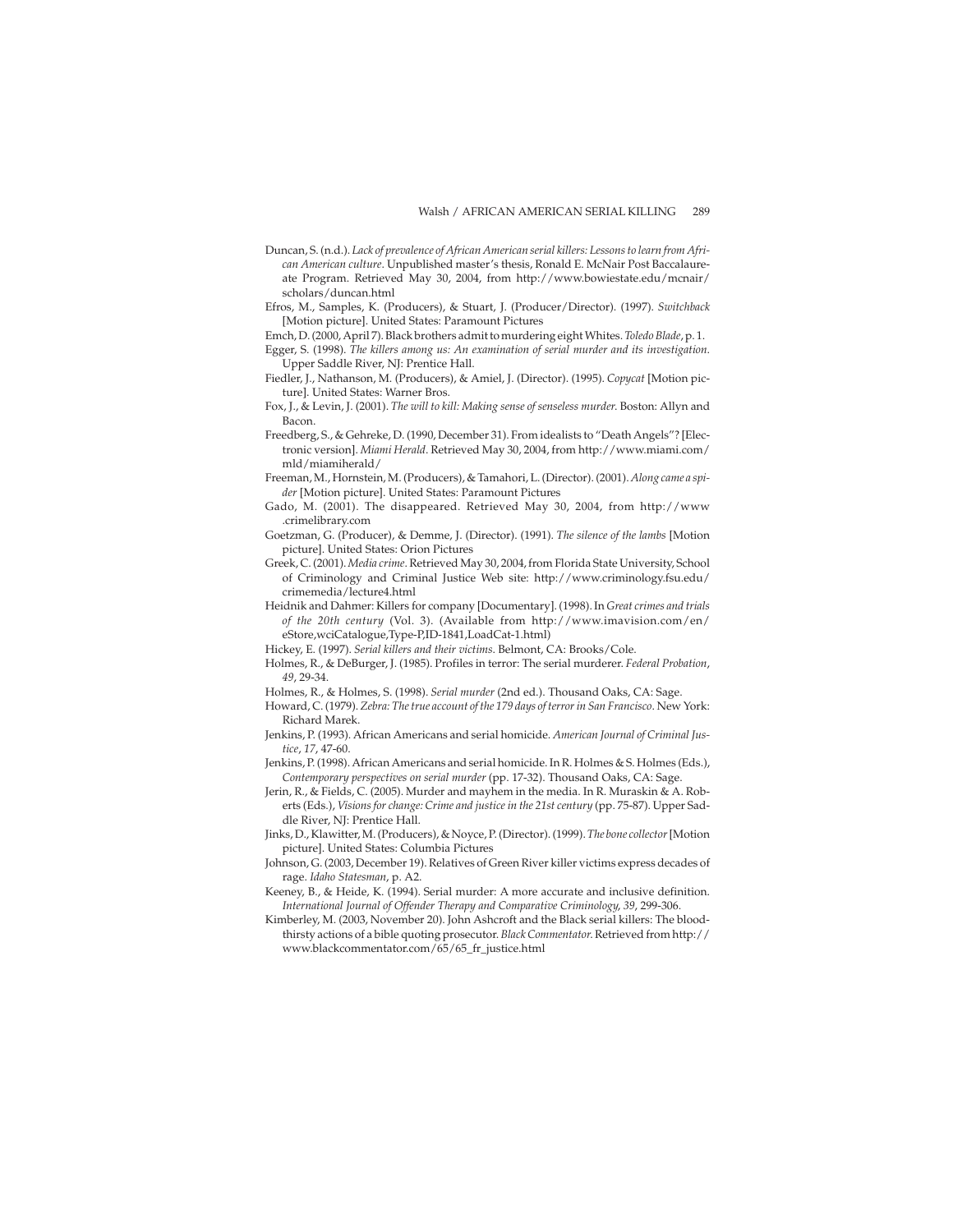- Kolsrud, D. Kopelson, A., Nunnari, G. (Producers), & Fincher, D. (Director). (1995). *Seven* [Motion picture]. United States: New Line Cinema.
- LaFree, G. (1996). Race and crime trends in the United States, 1946-1990. In D. Hawkins (Ed.), *Ethnicity, race, and crime: Perspectives across time and space* (pp. 169-193). Albany: State University of New York Press.
- Lambe, J. (2004, May 22). Gilyard connection to suspect possible. *Kansas City Star*, p. A1.
- Leeson, M., Weinberger, E., & Cosby, B. (Creators). (1984-1992). *The Cosby Show* [Televsion series]. New York: NBC.

Levin, J., & Fox, J. (1985). *Mass murder: America's growing menace*. New York: Plenum.

Leyton, E. (1986). *Compulsive killers. The story of modern multiple murder*. New York: Washington Mews.

Lichter, R., Lichter, L., & Rothman, S. (1991). *Watching America*. New York: Prentice Hall.

Lubinskas, J. (2001, August 30). Remembering the zebra killings. *Frontpage Magazine*. Retrieved from http://www.frontpagemag.com/guestcolunists/lubinskas

- Martens, F. (1990). African American organized crime, an ignored phenomenon. *Federal Probation*, *54*, 43-50.
- McGraw, S. (2002). Marc Sappington: The Kansas City vampire. Retrieved May 25, 2004, from http://www.crimelibrary.com
- Newton, M. (1990). *Hunting humans: An encyclopedia of modern serial killers*. Port Townsend, WA: Loompanics.
- Newton, M. (1992). *Serial slaughter: What's behind America's murder epidemic?* Port Townsend, WA: Loompanics.
- Newton, M. (2000). *The encyclopedia of serial killers*. New York: Checkmark.
- Newton, M., & Newton, J. (1991). *Racial and religious violence in America: A chronology*. New York: Garland.
- Perazzo, J. (1999). *The myths that divide us: How lies have poisoned American race relations*. Briarcliff Manor, NY: World Studies.
- Petee, T., & Jarvis, J. (2000). Analyzing violent serial offending.*Homicide Studies*, *4*, 211-218.
- Petee, T., Padgett, K., & York, T. (1997). Debunking the stereotype. An examination of mass murder in public places. *Homicide Studies*, *1*, 317-337.
- Powell, P. (1996, December 18). Man who admits killing 9 women baffles experts. *Idaho Statesman*, p. 15A.
- Safarik, M., Jarvis, J., & Nussbaum, K. (2000). Elder female serial sexual homicide: Alimited empirical test of criminal investigative analysis. *Homicide Studies*, *4*, 294-307.
- Safarik, M., Jarvis, J., & Nussbaum, K. (2002). Sexual homicide of elderly females: Linking offender characteristics to victim and crime scene attributes. *Journal of Interpersonal Violence*, *17*, 500-525.
- Salfati, C. (2000). The nature of expressiveness and instrumentality in homicide. *Homicide Studies*, *4*, 265-293.
- Sampson, R., & Wilson, W. J. (2000). Toward a theory of race, crime, and urban inequality. In S. Cooper (Ed.), *Criminology* (pp. 149-160). Madison, WI: Coursewise.
- Schatzberg, R., & Kelly, R. (1996). *African American organized crime: A social history*. New Brunswick, NJ: Rutgers University Press.
- Sears, D. (1991).*To kill again: The motivation and development of serial murder*. Wilmington, DE: Scholarly Resources.
- Shinkle, P. (2002, June 17). Serial killer caught by his own Internet footprint. *St. Louis Post-Dispatch*. Available from http://www.rense.com/general26/serial.htm
- Taylor, J. (1992). *Paved with good intentions. The failure of race relations in contemporary America*. New York: Carroll & Graff.
- Thernstrom, S., & Thernstrom, A. (1997). *America in Black and White: One nation indivisible*. New York: Simon & Schuster.